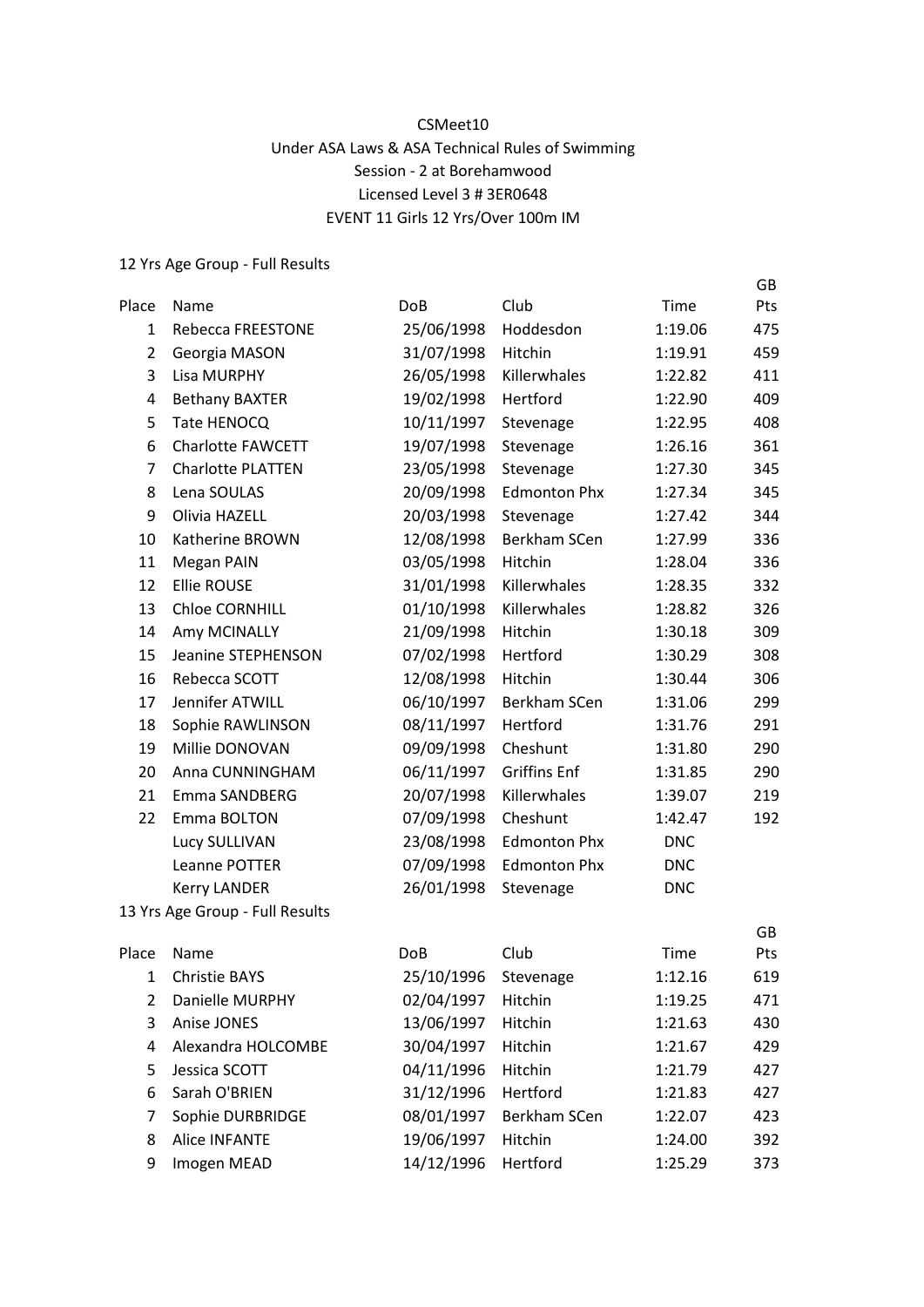| 10             | Sian HYLAND                          | 29/04/1997 | Seabyrd             | 1:25.76     | 367       |
|----------------|--------------------------------------|------------|---------------------|-------------|-----------|
| 11             | <b>Ellie DAVIS</b>                   | 28/09/1997 | Killerwhales        | 1:26.70     | 353       |
| 12             | <b>Bethany FITZSIMMONS</b>           | 07/06/1997 | Hertford            | 1:28.54     | 329       |
| 13             | Sarah CUTTS                          | 24/10/1996 | Cheshunt            | 1:33.69     | 270       |
| 14             | <b>Brittany NELMES</b>               | 13/03/1997 | Verulam             | 1:35.14     | 255       |
|                | Emma LEWIS                           | 28/03/1997 | Hertford            | <b>DNC</b>  |           |
|                | Alexandra MOOR                       | 28/09/1997 | Hitchin             | DQ T-2L     |           |
|                | 14 Yrs Age Group - Full Results      |            |                     |             |           |
| Place          | Name                                 | <b>DoB</b> | Club                | Time        | GB<br>Pts |
| $\mathbf{1}$   | Kirsein MEIKLE                       | 22/05/1996 | Hoddesdon           | 1:16.92     | 515       |
| $\overline{2}$ | Faye NUGENT                          | 16/02/1996 | Cheshunt            | 1:17.14     | 511       |
| 3              | <b>Giselle CHAUHAN</b>               | 05/10/1995 | Stevenage           | 1:17.89     | 497       |
| $\overline{a}$ | Ashley RANSOME                       | 25/10/1995 | Hertford            | 1:19.78     | 462       |
| 5              | Zoe HAGUE                            | 29/04/1996 | Hitchin             | 1:20.38     | 451       |
| 6              | <b>Evangeline MILLAR</b>             | 16/04/1996 | Hertford            | 1:22.43     | 417       |
| $\overline{7}$ | <b>Gemma SHIPWAY</b>                 | 20/06/1996 | Cheshunt            | 1:22.51     | 415       |
| 8              | Zoe PULLEN                           | 22/04/1996 | Killerwhales        | 1:24.30     | 388       |
| 9              | Georgia HAZELL                       | 10/07/1996 | Hitchin             | 1:25.53     | 370       |
| 10             | Julia NIEDERTUBBESING                | 10/09/1996 | Berkham SCen        | 1:25.64     | 368       |
| 11             | Rebecca WHYMAN                       | 04/09/1996 | Killerwhales        | 1:25.97     | 364       |
| 12             | Georgia PORTER                       | 17/10/1995 | Killerwhales        | 1:26.24     | 360       |
| 13             | <b>Eloise TINKLER</b>                | 28/03/1996 | Verulam             | 1:26.84     | 352       |
| 14             | Lara NUGENT                          | 16/02/1996 | Cheshunt            | 1:26.90     | 351       |
| 15             | Sophie SMITH                         | 24/07/1996 | Berkham SCen        | 1:28.86     | 325       |
| 16             | <b>Ellie GEORGE</b>                  | 29/05/1996 | Hoddesdon           | 1:29.75     | 314       |
| 17             | Sian NUGENT                          | 16/02/1996 | Cheshunt            | 1:31.79     | 290       |
| 18             | Georgina RING                        | 18/03/1996 | Seabyrd             | 1:32.01     | 288       |
| 19             | Natasha KAY                          | 25/03/1996 | Cheshunt            | 1:32.41     | 284       |
|                | 15 Yrs/Over Age Group - Full Results |            |                     |             |           |
| Place          | Name                                 | DoB        | Club                | Time        | GB<br>Pts |
| $\mathbf{1}$   | <b>Kerry RANGER</b>                  | 30/08/1994 | Cheshunt            | 1:15.78     | 539       |
| $\overline{2}$ | Rebekah HOLDEN                       | 29/11/1993 | Berkham SCen        | 1:16.22     | 530       |
| 3              | Rebecca WELCH                        | 23/06/1995 | Cheshunt            | 1:16.62     | 521       |
| 4              | Jessica PRIOR                        | 12/07/1995 | <b>Griffins Enf</b> | 1:19.49     | 467       |
| 5              | <b>Isabelle HARTLEY</b>              | 03/09/1995 | Berkham SCen        | 1:20.47     | 450       |
| 6              | <b>Judith STEPHENSON</b>             | 25/05/1994 | Hertford            | 1:22.04     | 423       |
| 7              | Lauren SMITH                         | 28/08/1993 | Cheshunt            | 1:22.43     | 417       |
| 8              | Nicole PULLEN                        | 05/07/1994 | Killerwhales        | 1:24.16     | 390       |
| 9              | Anna INFANTE                         | 22/08/1995 | Hitchin             | 1:24.27     | 388       |
| 10             | Rebecca HAGGER                       | 20/07/1995 | Killerwhales        | 1:25.19     | 375       |
|                | Rebecca GREEN                        | 20/05/1995 | Killerwhales        | <b>DNC</b>  |           |
|                | EVENT 12 Boys 12 Yrs/Over 100m IM    |            |                     |             |           |
|                | 12 Yrs Age Group - Full Results      |            |                     |             |           |
|                |                                      |            |                     |             | GB        |
| Place          | Name                                 | DoB        | Club                | <b>Time</b> | Pts       |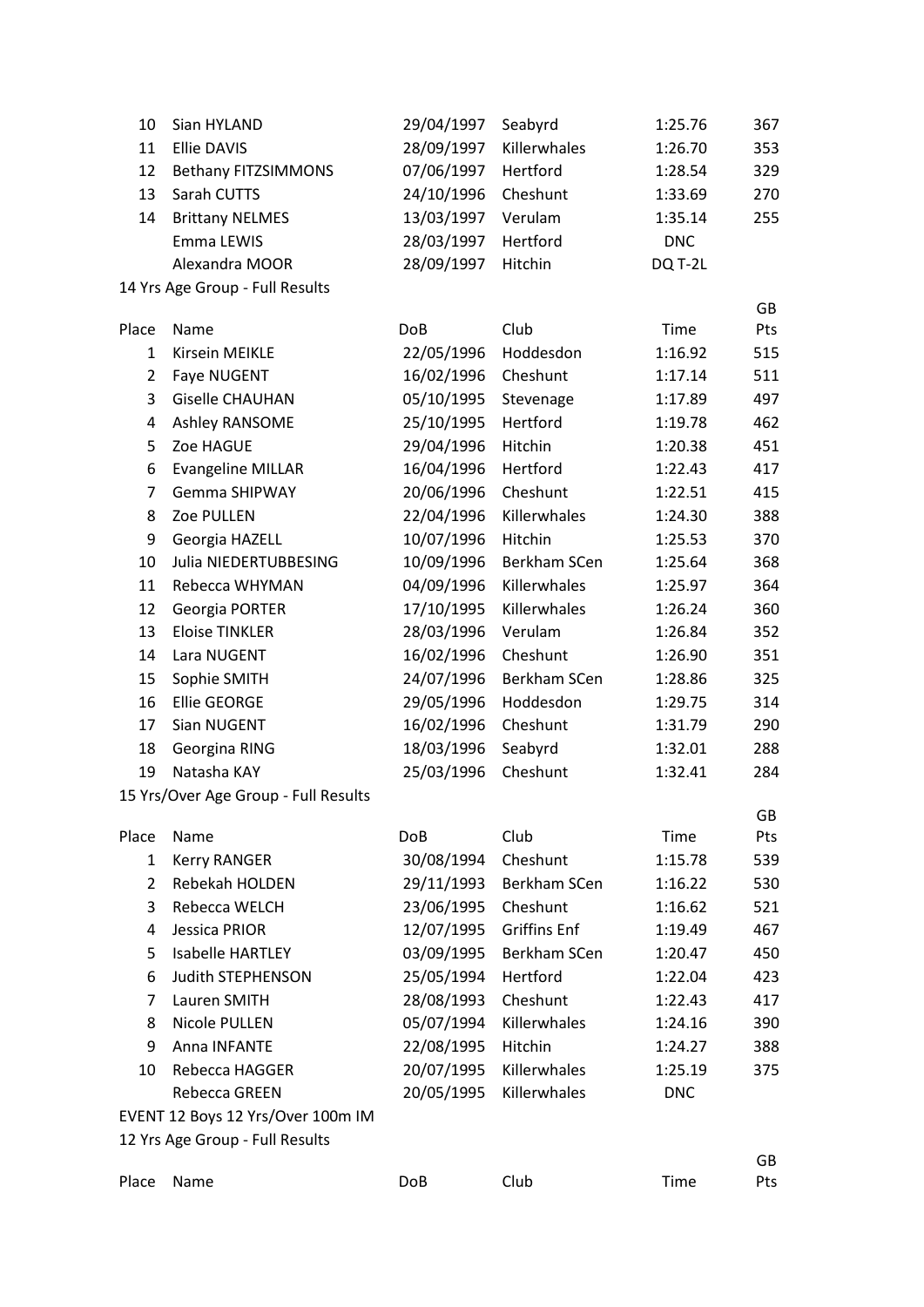| 1              | <b>Elliot BERTRAM</b>           | 05/12/1997 | <b>Edmonton Phx</b> | 1:11.09    | 435 |
|----------------|---------------------------------|------------|---------------------|------------|-----|
| $\overline{2}$ | <b>Ben RANSOME</b>              | 18/02/1998 | Hertford            | 1:18.76    | 310 |
| 3              | <b>Stanley TINKLER</b>          | 15/02/1998 | Verulam             | 1:20.10    | 292 |
| 4              | Leone CRICK                     | 04/02/1998 | Putteridge          | 1:20.96    | 281 |
| 5              | Luke SHIPWAY                    | 07/06/1998 | Cheshunt            | 1:24.46    | 241 |
| 6              | Daniel ROBINSON                 | 01/07/1998 | Killerwhales        | 1:24.67    | 239 |
| 7              | <b>Jack RYAN</b>                | 16/07/1998 | <b>Edmonton Phx</b> | 1:25.56    | 230 |
| 8              | Patrick TARRY                   | 24/04/1998 | Hertford            | 1:25.68    | 228 |
| 9              | <b>Brodie CARESS</b>            | 07/07/1998 | Hertford            | 1:26.19    | 223 |
| 10             | Nathan GREY                     | 04/04/1998 | Killerwhales        | 1:26.38    | 221 |
| 11             | Alex MOSS                       | 28/10/1997 | Cheshunt            | 1:27.34    | 212 |
| 12             | Daniel GRIMWADE                 | 07/12/1997 | Seabyrd             | 1:27.89    | 207 |
| 13             | Hamish MACCAIG                  | 28/01/1998 | Berkham SCen        | 1:28.87    | 198 |
| 14             | <b>Job ALEXANDER</b>            | 29/12/1997 | Verulam             | 1:30.76    | 182 |
| 15             | <b>Martin RUSSELL-ROGERS</b>    | 04/04/1998 | Hitchin             | 1:32.97    | 165 |
| 16             | Benjamin KEELAN                 | 16/09/1998 | <b>Griffins Enf</b> | 1:34.95    | 152 |
| 17             | George PENN                     | 07/07/1998 | Hertford            | 1:37.25    | 137 |
| 18             | <b>James MURPHY</b>             | 03/10/1998 | Hertford            | 1:40.65    | 118 |
| 19             | Nathan NABIL                    | 05/02/1998 | Cheshunt            | 1:45.55    | 95  |
|                | <b>Terrell HAUGHTON-LOCKE</b>   | 14/07/1998 | <b>Edmonton Phx</b> | <b>DNC</b> |     |
|                | <b>Owen RANDALL</b>             | 02/09/1998 | Cheshunt            | DQ T-3L    |     |
|                | 13 Yrs Age Group - Full Results |            |                     |            |     |
|                |                                 |            |                     |            | GB  |
| Place          | Name                            | <b>DoB</b> | Club                | Time       | Pts |
| $\mathbf{1}$   | Matthew ALEXANDER               | 06/02/1997 | Killerwhales        | 1:17.12    | 333 |
| $\overline{2}$ | <b>William NOBLE</b>            | 13/07/1997 | Hitchin             | 1:18.05    | 320 |
| 3              | Charlie FOX                     | 22/07/1997 | Killerwhales        | 1:18.80    | 309 |
| 4              | Joshua ANDREWS                  | 15/02/1997 | Hitchin             | 1:20.64    | 285 |
| 5              | <b>Ryan RANGER</b>              | 22/08/1997 | Cheshunt            | 1:23.29    | 254 |
| 6              | <b>Callum CHIVERS</b>           | 20/03/1997 | Hitchin             | 1:24.04    | 246 |
| 7              | James YILDIZ                    | 04/05/1997 | Seabyrd             | 1:24.35    | 242 |
| 8              | Daniel WITHERS                  | 26/02/1997 | Hertford            | 1:24.72    | 238 |
| 9              | Thomas STAKOSCH                 | 23/05/1997 | Berkham SCen        | 1:25.18    | 233 |
| 10             | Charlie WRAY                    | 26/09/1997 | <b>Bushey</b>       | 1:26.01    | 225 |
| 11             | <b>Conor BATEMAN</b>            | 14/06/1997 | Seabyrd             | 1:26.23    | 223 |
| 12             | Ranishka KUMARAGE               | 13/10/1996 | Hemel Hemp          | 1:30.26    | 187 |
|                | Dimitri SIFONIOS                | 27/05/1997 | <b>Griffins Enf</b> | <b>DNC</b> |     |
|                | James KEANE                     | 27/11/1996 | <b>Griffins Enf</b> | <b>DNC</b> |     |
|                | 14 Yrs Age Group - Full Results |            |                     |            |     |
|                |                                 |            |                     |            | GB  |
| Place          | Name                            | <b>DoB</b> | Club                | Time       | Pts |
| $\mathbf{1}$   | Luke AMES                       | 04/10/1995 | Hitchin             | 1:13.31    | 394 |
| $\overline{2}$ | <b>Adrian NICOL</b>             | 04/10/1995 | <b>Griffins Enf</b> | 1:14.19    | 379 |
| 3              | Aiden ROBINSON                  | 01/05/1996 | Killerwhales        | 1:14.77    | 370 |
| 4              | <b>Thomas HARDY</b>             | 30/07/1996 | Hitchin             | 1:14.79    | 369 |
| 5              | Sam OWEN                        | 05/06/1996 | Hitchin             | 1:15.36    | 360 |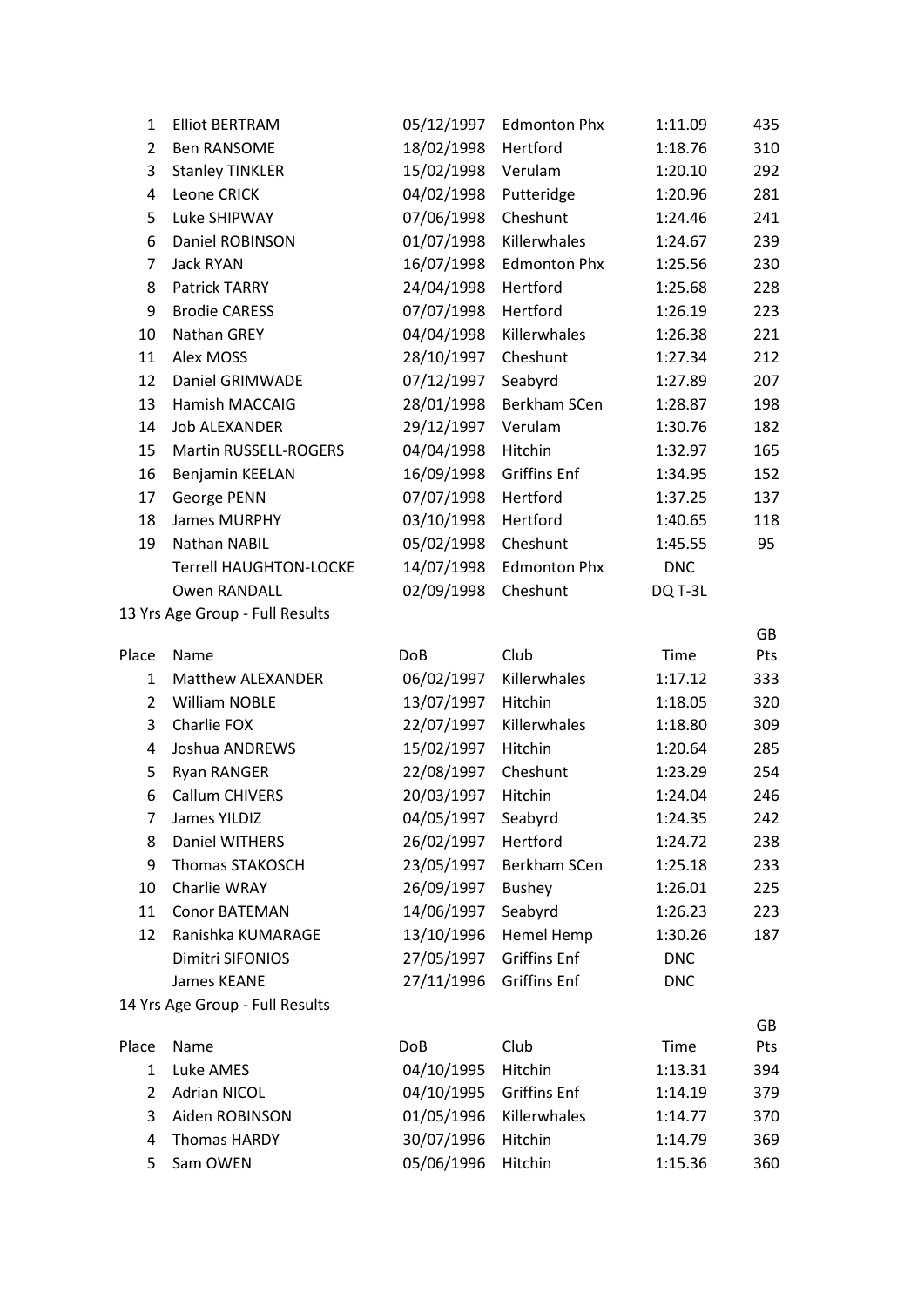| 6                                                                                                                     | Alex MERCHAN                         | 12/09/1996 | Killerwhales        | 1:16.29    | 346 |  |
|-----------------------------------------------------------------------------------------------------------------------|--------------------------------------|------------|---------------------|------------|-----|--|
| 7                                                                                                                     | <b>Jake MARSHALL</b>                 | 26/07/1996 | Killerwhales        | 1:17.31    | 330 |  |
| 8                                                                                                                     | Jason TREW                           | 10/11/1995 | Cheshunt            | 1:17.44    | 329 |  |
| 9                                                                                                                     | Philip MURPHY                        | 18/01/1996 | Hertford            | 1:17.47    | 328 |  |
| 10                                                                                                                    | Elijah EAVES-BUNCE                   | 28/09/1996 | Verulam             | 1:20.59    | 286 |  |
| 11                                                                                                                    | Sam DITCHFIELD                       | 12/11/1995 | Hertford            | 1:21.93    | 269 |  |
|                                                                                                                       | <b>Terry LOVELL</b>                  | 19/09/1996 | <b>Griffins Enf</b> | <b>DNC</b> |     |  |
|                                                                                                                       | 15 Yrs/Over Age Group - Full Results |            |                     |            |     |  |
|                                                                                                                       |                                      |            |                     |            | GB  |  |
| Place                                                                                                                 | Name                                 | <b>DoB</b> | Club                | Time       | Pts |  |
| 1                                                                                                                     | <b>Jack NOBLE</b>                    | 26/05/1994 | Hitchin             | 1:08.07    | 497 |  |
| $\overline{2}$                                                                                                        | <b>Tobie VAN ZWIETEN</b>             | 07/10/1994 | Stevenage           | 1:08.51    | 487 |  |
| 3                                                                                                                     | Daniel BUCKLEY                       | 01/05/1994 | Stevenage           | 1:09.23    | 472 |  |
| 4                                                                                                                     | Matthew COSTELLO                     | 16/03/1994 | Stevenage           | 1:12.12    | 416 |  |
| 5                                                                                                                     | Lewis CHILDS                         | 08/06/1993 | Verulam             | 1:12.64    | 406 |  |
| 6                                                                                                                     | <b>Anton CHIVERS</b>                 | 26/06/1995 | <b>Griffins Enf</b> | 1:17.55    | 327 |  |
| 7                                                                                                                     | Joe PHIPPS                           | 22/12/1992 | Cheshunt            | 1:17.63    | 326 |  |
| 8                                                                                                                     | James DUKE-SMITH                     | 16/09/1995 | Cheshunt            | 1:17.95    | 321 |  |
| 9                                                                                                                     | Alexander TREW                       | 29/09/1992 | Cheshunt            | 1:18.70    | 311 |  |
| 10                                                                                                                    | Adam BRAND                           | 28/01/1995 | Killerwhales        | 1:25.23    | 233 |  |
| 11                                                                                                                    | <b>Graham TATE</b>                   | 26/10/1994 | Cheshunt            | 1:25.66    | 229 |  |
| $\Gamma$ U $\Gamma$ N $\Gamma$ 42 $\Gamma$ $\omega$ $\omega$ 44 Vec U $\omega$ dex $\Gamma$ Oree Butto $\omega$ fluid |                                      |            |                     |            |     |  |

EVENT 13 Girls 11 Yrs/Under 50m Butterfly

|                |                                 |            |                     |            | GB        |
|----------------|---------------------------------|------------|---------------------|------------|-----------|
| Place          | Name                            | <b>DoB</b> | Club                | Time       | Pts       |
| 1              | <b>Meghan BYRNE</b>             | 16/11/2000 | <b>Edmonton Phx</b> | 40.2       | 267       |
| $\overline{2}$ | Zoe KEARNS                      | 17/02/2001 | Killerwhales        | 40.69      | 255       |
| 3              | <b>Keely KENNEDY</b>            | 27/12/2000 | Killerwhales        | 45.41      | 166       |
| 4              | Lucie DAVIS                     | 12/10/2000 | Killerwhales        | 47.32      | 140       |
| 5              | <b>Lily TIERNAN</b>             | 06/09/2001 | <b>Edmonton Phx</b> | 49.23      | 118       |
| 6              | Alyssa KNIGHTLEY                | 15/07/2001 | Seabyrd             | 51.81      | 93        |
| 7              | Sheila STEIN                    | 02/11/2000 | Killerwhales        | 1:00.41    | 43        |
| 8              | <b>Ellie ANDREWS</b>            | 24/02/2001 | Hitchin             | 1:14.51    | 12        |
|                | Chloe HOWE                      | 24/03/2001 | <b>Edmonton Phx</b> | <b>DNC</b> |           |
|                | Caitlin MCCABE                  | 09/10/2000 | <b>Edmonton Phx</b> | DQ SA-     |           |
|                | <b>Bailey WILKES</b>            | 27/09/2001 | Putteridge          | DQ SL-     |           |
|                | 10 Yrs Age Group - Full Results |            |                     |            |           |
|                |                                 |            |                     |            | <b>GB</b> |
| Place          | Name                            | <b>DoB</b> | Club                | Time       | Pts       |
| 1              | Shannon STOTT                   | 29/08/2000 | Hatfield            | 38.9       | 300       |
| 2              | Olivia PAWSON                   | 26/11/1999 | Cheshunt            | 41.52      | 237       |
| 3              | <b>Renae DAWES</b>              | 30/11/1999 | Killerwhales        | 41.66      | 234       |
| 4              | Amber SHINE                     | 10/08/2000 | Cheshunt            | 41.68      | 233       |
| 5              | Laura COPPING                   | 26/04/2000 | Stevenage           | 42.23      | 222       |
| 6              | Samantha PERRY                  | 17/05/2000 | Stevenage           | 43.03      | 206       |
| 7              | Rebecca ABRAHAMS                | 05/09/2000 | Stevenage           | 43.22      | 203       |
| 8              | <b>Jess POTTS</b>               | 21/08/2000 | <b>Berkham SCen</b> | 44.45      | 182       |
|                |                                 |            |                     |            |           |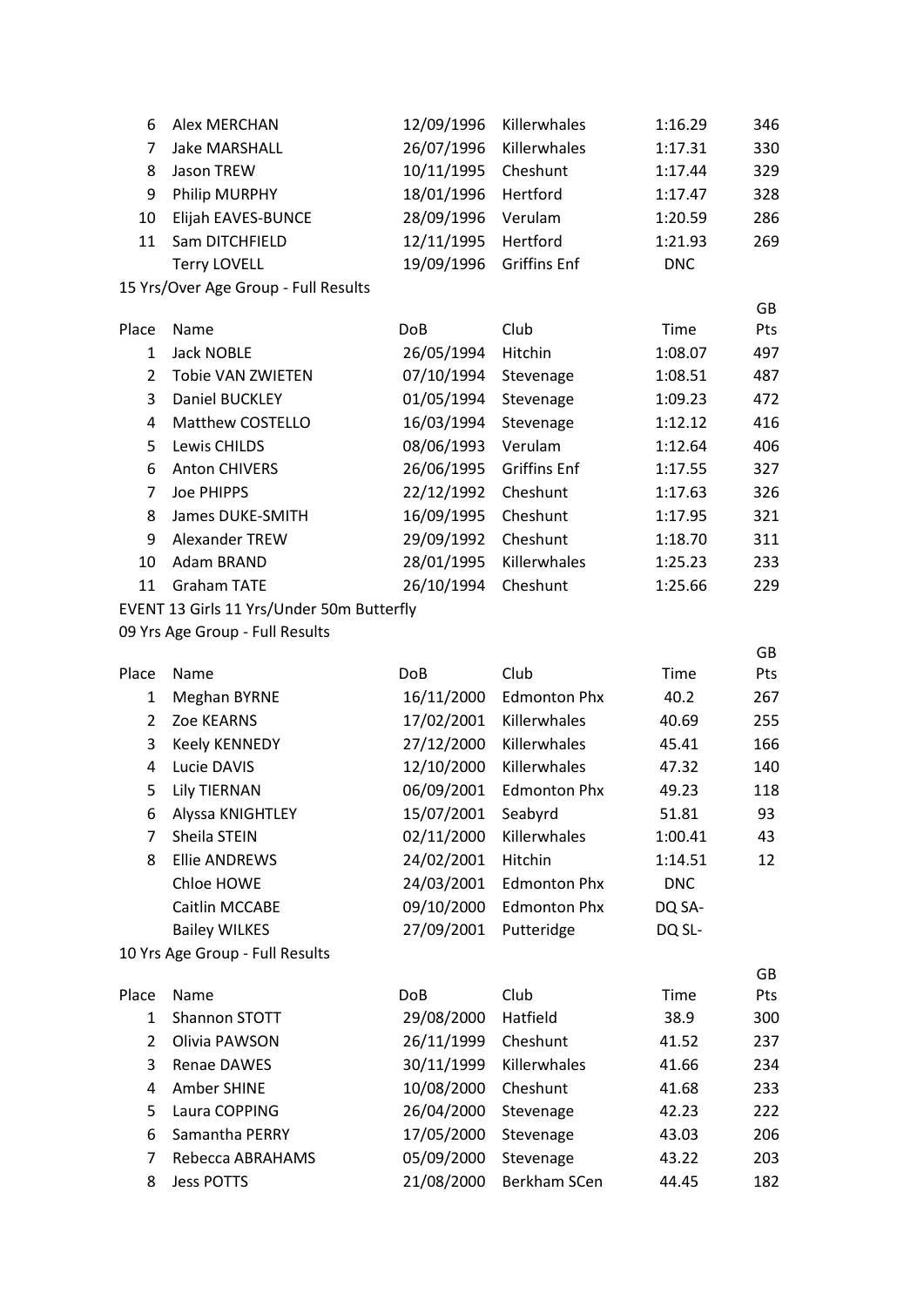| 9              | Phoebe SPICER                            | 29/01/2000 | Hoddesdon           | 44.77      | 176       |
|----------------|------------------------------------------|------------|---------------------|------------|-----------|
| 10             | Elena BACCAS                             | 19/05/2000 | Verulam             | 46.65      | 149       |
| 11             | Georgia ROBINSON                         | 16/03/2000 | Killerwhales        | 48.02      | 131       |
| 12             | <b>Emily AUCKLAND</b>                    | 25/04/2000 | Seabyrd             | 48.04      | 131       |
| 13             | Jessica FARROW                           | 08/05/2000 | Stevenage           | 50.68      | 103       |
| 14             | <b>Brianna CUMMINS</b>                   | 04/02/2000 | Killerwhales        | 52.55      | 87        |
| 15             | <b>Ellena NELLIS</b>                     | 16/05/2000 | Hitchin             | 53.35      | 81        |
|                | <b>Maisie GRIFFIN</b>                    | 24/11/1999 | Cheshunt            | <b>DNC</b> |           |
|                | Amy SULLIVAN                             | 23/06/2000 | <b>Edmonton Phx</b> | <b>DNC</b> |           |
|                | Yasemin BAYTAS                           | 10/01/2000 | <b>Griffins Enf</b> | <b>DNC</b> |           |
|                | 11 Yrs Age Group - Full Results          |            |                     |            |           |
|                |                                          |            |                     |            | <b>GB</b> |
| Place          | Name                                     | DoB        | Club                | Time       | Pts       |
| $\mathbf{1}$   | Gabrielle O'BRIEN                        | 11/11/1998 | Hertford            | 38.58      | 309       |
| $\overline{2}$ | Carly BAYS                               | 09/09/1999 | Stevenage           | 40.43      | 261       |
| 3              | Demi WINTON                              | 09/08/1999 | Seabyrd             | 42.77      | 211       |
| $\overline{4}$ | Fiona WILLIAMS                           | 12/10/1998 | Hitchin             | 43.13      | 205       |
| 5              | Maddie WEBBER                            | 16/12/1998 | Killerwhales        | 43.48      | 198       |
| 6              | Lara EYRE                                | 24/03/1999 | <b>Edmonton Phx</b> | 43.88      | 191       |
| $\overline{7}$ | <b>Elizabeth WITHERS</b>                 | 19/05/1999 | Hertford            | 45.26      | 169       |
| 8              | <b>Megan PALMER</b>                      | 25/07/1999 | Killerwhales        | 46.48      | 151       |
| 9              | Ella ALDRIDGE                            | 24/07/1999 | Hitchin             | 47.05      | 144       |
| $10\,$         | <b>Briony HAGGER</b>                     | 13/01/1999 | Killerwhales        | 47.33      | 140       |
| 11             | <b>Tegan WOLLASTON</b>                   | 16/09/1999 | Cheshunt            | 48.13      | 130       |
| 12             | <b>Taryn FRASER</b>                      | 10/07/1999 | <b>Bushey</b>       | 48.51      | 126       |
| 13             | Canan UZUNHASAN                          | 01/02/1999 | Cheshunt            | 49.78      | 112       |
| 14             | <b>Rosie FERRIS</b>                      | 06/08/1999 | Seabyrd             | 50.44      | 106       |
| 15             | Kaylyn MAHER                             | 04/09/1999 | Killerwhales        | 55.2       | 69        |
|                | <b>Felicity ABBOTT</b>                   | 25/03/1999 | Killerwhales        | <b>DNC</b> |           |
|                | Abbie HILL                               | 17/10/1998 | Killerwhales        | <b>DNC</b> |           |
|                | Olivia GREY                              | 21/07/1999 | Killerwhales        | DQ SA-     |           |
|                | EVENT 14 Boys 11 Yrs/Under 50m Butterfly |            |                     |            |           |
|                | 09 Yrs Age Group - Full Results          |            |                     |            |           |
|                |                                          | DoB        | Club                | Time       | GB        |
| Place          | Name                                     |            |                     |            | Pts       |

| r lacc         | 19 G H I E                      | <b>DUD</b>      | <b>CIUD</b>         | 11111C  | . სა       |
|----------------|---------------------------------|-----------------|---------------------|---------|------------|
| 1              | Callum DODDS                    | 06/10/2000      | <b>Edmonton Phx</b> | 44.61   | 110        |
| 2              | Samuel MCCONNELL                | 03/01/2001      | Verulam             | 45.81   | 97         |
| 3              | Callum WOLLASTON                | 27/09/2001      | Cheshunt            | 47.59   | 81         |
| 4              | Oskar SOULAS                    | 18/04/2001      | <b>Edmonton Phx</b> | 48.64   | 73         |
| 5.             | Samuel TOWNEND                  | 21/09/2001      | Hertford            | 1:07.44 | 10         |
|                | 10 Yrs Age Group - Full Results |                 |                     |         |            |
|                |                                 |                 |                     |         | GB         |
| Place          | Name                            | Do <sub>B</sub> | Club                | Time    | <b>Pts</b> |
| 1              | Daniel WESTON                   | 15/07/2000      | Killerwhales        | 40.08   | 174        |
| $\overline{2}$ | Harry JONES                     | 02/02/2000      | Hitchin             | 40.26   | 171        |
| 3              | Thushira KUMARAGE               | 08/04/2000      | <b>Hemel Hemp</b>   | 40.99   | 159        |
| 4              | Luke TURLEY                     | 24/03/2000      | Stevenage           | 43.08   | 128        |
|                |                                 |                 |                     |         |            |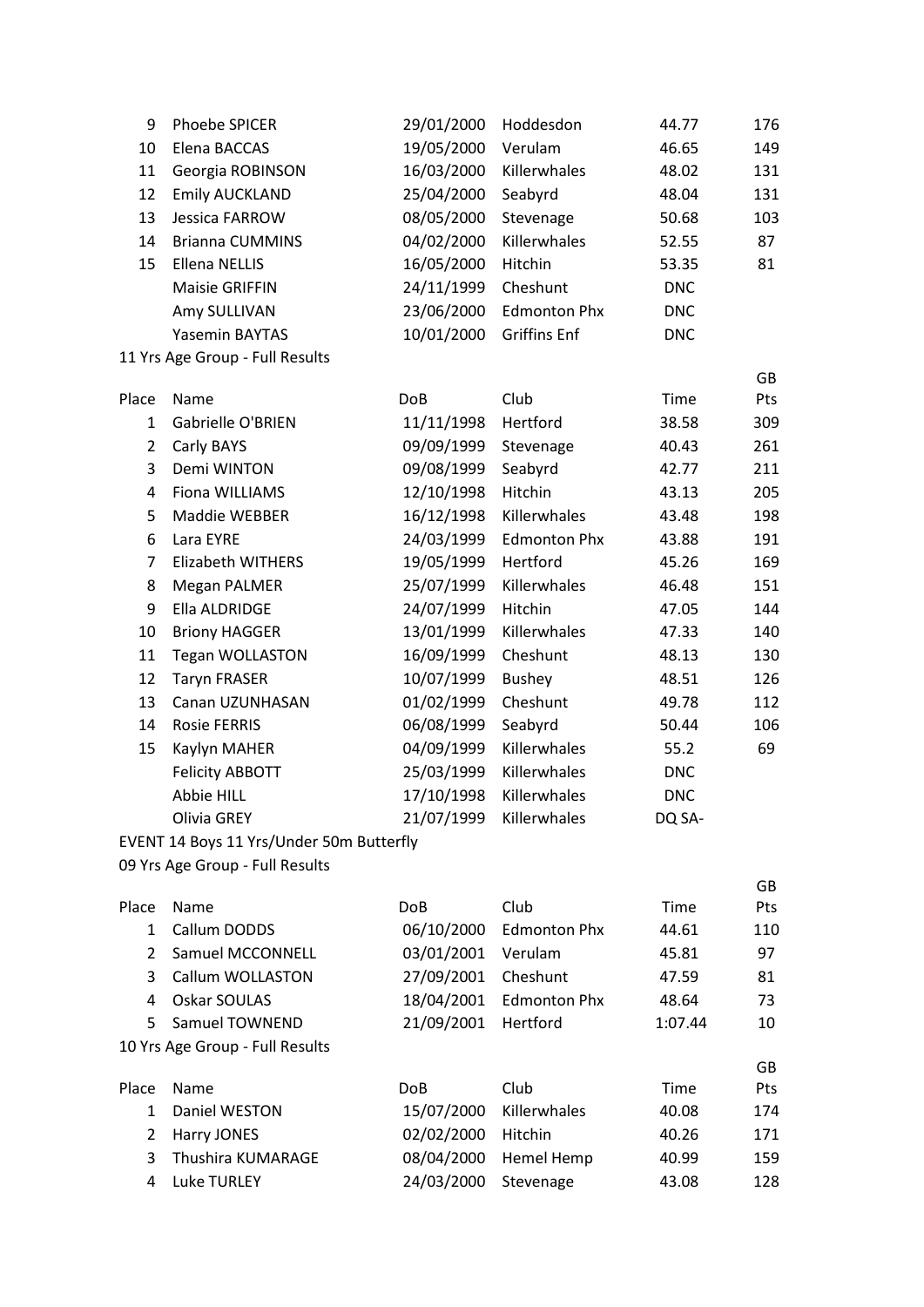| 5              | <b>Anthony SMITH</b>            | 30/09/2000 | Hatfield            | 43.46      | 123 |
|----------------|---------------------------------|------------|---------------------|------------|-----|
| 6              | <b>William CHARLES</b>          | 05/05/2000 | Hertford            | 44.11      | 116 |
| 7              | <b>Jack FREESTONE</b>           | 22/07/2000 | Hoddesdon           | 44.6       | 110 |
| 8              | Sean ROSS-GARDNER               | 12/11/1999 | Hertford            | 48.55      | 74  |
| 9              | <b>Samson ALEXANDER</b>         | 29/12/1999 | Verulam             | 48.65      | 73  |
| 10             | James CUTTS                     | 31/12/1999 | Cheshunt            | 1:03.11    | 17  |
|                | <b>Edward WINFIELD</b>          | 09/07/2000 | <b>Edmonton Phx</b> | <b>DNC</b> |     |
|                | Lewis HITCHINGS                 | 30/07/2000 | <b>Edmonton Phx</b> | <b>DNC</b> |     |
|                | 11 Yrs Age Group - Full Results |            |                     |            |     |
|                |                                 |            |                     |            | GB  |
| Place          | Name                            | <b>DoB</b> | Club                | Time       | Pts |
| $\mathbf{1}$   | <b>Ben HOWE</b>                 | 19/10/1998 | <b>Edmonton Phx</b> | 36.32      | 254 |
| $\overline{2}$ | Harry FOX                       | 19/03/1999 | Killerwhales        | 36.41      | 252 |
| 3              | George O'MALLEY                 | 28/10/1998 | <b>Bushey</b>       | 37.78      | 219 |
| 4              | Jonathan COX                    | 03/11/1998 | Killerwhales        | 39.77      | 179 |
| 4              | Joseph COOK                     | 23/11/1998 | Hertford            | 39.77      | 179 |
| 6              | Luke SUGDEN                     | 15/09/1999 | Stevenage           | 41.45      | 151 |
| $\overline{7}$ | Ryan JARVIS                     | 23/03/1999 | Stevenage           | 41.92      | 144 |
| 8              | Charlie ILLING                  | 06/02/1999 | Killerwhales        | 42.52      | 136 |
| 9              | Thomas WESTON                   | 21/03/1999 | Killerwhales        | 42.76      | 132 |
| 10             | Jarred FREEMAN                  | 25/03/1999 | Seabyrd             | 45.49      | 100 |
| 11             | Dylan COX                       | 06/12/1998 | Hitchin             | 45.62      | 99  |
| 12             | Daniel VINCENT                  | 01/08/1999 | Cheshunt            | 45.79      | 97  |
| 13             | Jonathan AKERMAN                | 29/09/1999 | Killerwhales        | 47.7       | 80  |
| 14             | <b>Samuel MARSHALL</b>          | 21/05/1999 | Killerwhales        | 53.3       | 45  |
| 15             | <b>Bradley PALMER</b>           | 25/07/1999 | Killerwhales        | 1:03.08    | 17  |
|                | Callum MCCABE                   | 25/04/1999 | <b>Edmonton Phx</b> | DQ SA-     |     |
|                | Mehdi NECHED                    | 19/04/1999 | <b>Edmonton Phx</b> | DQ SA-     |     |
|                | Nicholas TREW                   | 14/03/1999 | Cheshunt            | DQ SL-     |     |
|                | <b>Jack TOWNEND</b>             | 04/02/1999 | Hertford            | DQ T-1L    |     |
|                |                                 |            |                     |            |     |

EVENT 15 Girls 12 Yrs/Over 100m Backstroke

|       |                          |            |              |         | GB         |
|-------|--------------------------|------------|--------------|---------|------------|
| Place | <b>Name</b>              | DoB        | Club         | Time    | <b>Pts</b> |
| 1     | Georgia MASON            | 31/07/1998 | Hitchin      | 1:18.05 | 439        |
| 2     | Rebecca FREESTONE        | 25/06/1998 | Hoddesdon    | 1:18.87 | 424        |
| 3     | <b>Bethany BAXTER</b>    | 19/02/1998 | Hertford     | 1:20.72 | 394        |
| 4     | Tate HENOCQ              | 10/11/1997 | Stevenage    | 1:21.83 | 377        |
| 5.    | <b>Charlotte FAWCETT</b> | 19/07/1998 | Stevenage    | 1:24.85 | 334        |
| 6     | Megan PAIN               | 03/05/1998 | Hitchin      | 1:26.40 | 314        |
| 7     | Lisa MURPHY              | 26/05/1998 | Killerwhales | 1:26.96 | 307        |
| 8     | Olivia HAZELL            | 20/03/1998 | Stevenage    | 1:27.61 | 299        |
| 9     | Sophie RAWLINSON         | 08/11/1997 | Hertford     | 1:28.51 | 288        |
| 10    | <b>Chloe CORNHILL</b>    | 01/10/1998 | Killerwhales | 1:30.17 | 270        |
| 11    | Katherine BROWN          | 12/08/1998 | Berkham SCen | 1:30.53 | 266        |
| 12    | Millie DONOVAN           | 09/09/1998 | Cheshunt     | 1:30.67 | 264        |
|       |                          |            |              |         |            |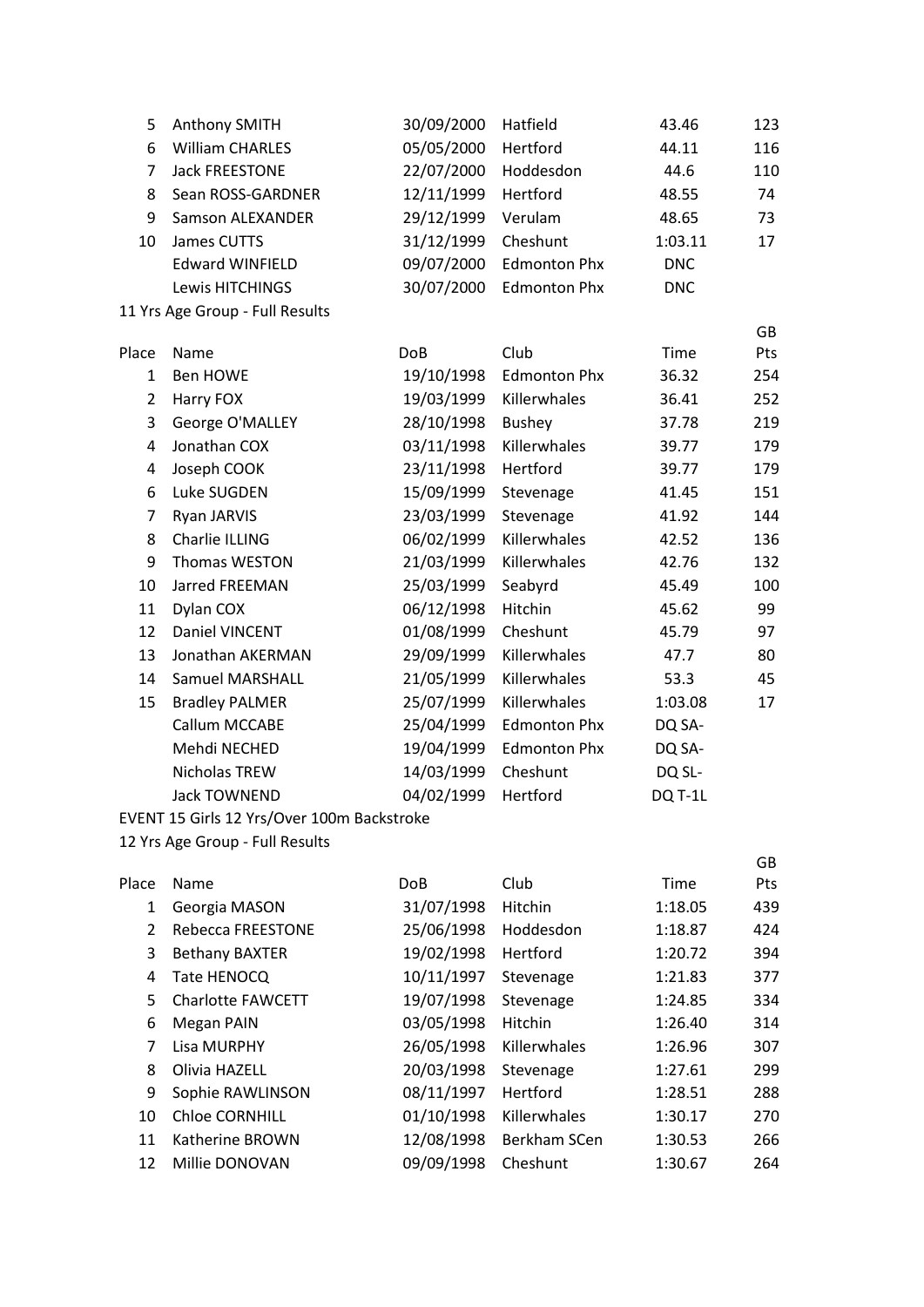| 13             | Lena SOULAS                          | 20/09/1998 | <b>Edmonton Phx</b> | 1:30.87 | 262 |
|----------------|--------------------------------------|------------|---------------------|---------|-----|
| 14             | Lucy HARBRON                         | 26/04/1998 | Cheshunt            | 1:31.01 | 261 |
| 15             | <b>Ellie ROUSE</b>                   | 31/01/1998 | Killerwhales        | 1:31.22 | 259 |
| 16             | Amy MCINALLY                         | 21/09/1998 | Hitchin             | 1:31.74 | 253 |
| 17             | Charlotte PLATTEN                    | 23/05/1998 | Stevenage           | 1:33.19 | 239 |
| 18             | Jennifer ATWILL                      | 06/10/1997 | Berkham SCen        | 1:33.81 | 233 |
| 19             | Emma SANDBERG                        | 20/07/1998 | Killerwhales        | 1:34.46 | 227 |
|                | 13 Yrs Age Group - Full Results      |            |                     |         |     |
|                |                                      |            |                     |         | GB  |
| Place          | Name                                 | <b>DoB</b> | Club                | Time    | Pts |
| $\mathbf{1}$   | <b>Christie BAYS</b>                 | 25/10/1996 | Stevenage           | 1:17.93 | 441 |
| $\overline{2}$ | Alexandra MOOR                       | 28/09/1997 | Hitchin             | 1:19.66 | 411 |
| 3              | Sian HYLAND                          | 29/04/1997 | Seabyrd             | 1:23.46 | 353 |
| 4              | Anise JONES                          | 13/06/1997 | Hitchin             | 1:24.52 | 338 |
| 5              | Sarah O'BRIEN                        | 31/12/1996 | Hertford            | 1:25.31 | 328 |
| 6              | <b>Ellie DAVIS</b>                   | 28/09/1997 | Killerwhales        | 1:25.58 | 324 |
| 7              | <b>Alice INFANTE</b>                 | 19/06/1997 | Hitchin             | 1:26.11 | 318 |
| 8              | Alexandra HOLCOMBE                   | 30/04/1997 | Hitchin             | 1:27.09 | 305 |
| 9              | Sarah CUTTS                          | 24/10/1996 | Cheshunt            | 1:35.48 | 218 |
|                | 14 Yrs Age Group - Full Results      |            |                     |         | GB  |
| Place          | Name                                 | <b>DoB</b> | Club                | Time    | Pts |
| $\mathbf{1}$   | Faye NUGENT                          | 16/02/1996 | Cheshunt            | 1:12.47 | 549 |
| $\overline{2}$ | Kirsein MEIKLE                       | 22/05/1996 | Hoddesdon           | 1:17.66 | 446 |
| 3              | <b>Giselle CHAUHAN</b>               | 05/10/1995 | Stevenage           | 1:17.98 | 440 |
| 4              | Emma EAGLAND                         | 12/03/1996 | Stevenage           | 1:20.05 | 405 |
| 5              | <b>Gemma SHIPWAY</b>                 | 20/06/1996 | Cheshunt            | 1:20.21 | 402 |
| 6              | Ashley RANSOME                       | 25/10/1995 | Hertford            | 1:22.47 | 367 |
| 7              | Julia NIEDERTUBBESING                | 10/09/1996 | Berkham SCen        | 1:22.70 | 364 |
| 8              | Rachel PAIN                          | 17/12/1995 | Hitchin             | 1:25.29 | 328 |
| 9              | Rebecca WHYMAN                       | 04/09/1996 | Killerwhales        | 1:27.22 | 304 |
| 10             | Georgia PORTER                       | 17/10/1995 | Killerwhales        | 1:29.23 | 280 |
| 11             | Zoe PULLEN                           | 22/04/1996 | Killerwhales        | 1:29.78 | 274 |
| 12             | Sophie SMITH                         | 24/07/1996 | Berkham SCen        | 1:31.36 | 257 |
| 13             | Sian NUGENT                          | 16/02/1996 | Cheshunt            | 1:32.49 | 246 |
|                | 15 Yrs/Over Age Group - Full Results |            |                     |         |     |
|                |                                      |            |                     |         | GB  |
| Place          | Name                                 | <b>DoB</b> | Club                | Time    | Pts |
| $\mathbf{1}$   | Keira SULLIVAN                       | 01/05/1995 | Hoddesdon           | 1:11.93 | 561 |
| $\overline{2}$ | Harriet COOK                         | 10/03/1994 | Hertford            | 1:13.86 | 519 |
| 3              | <b>Kerry RANGER</b>                  | 30/08/1994 | Cheshunt            | 1:14.82 | 499 |
| 4              | Rebekah HOLDEN                       | 29/11/1993 | Berkham SCen        | 1:15.52 | 485 |
| 5              | Jessica PRIOR                        | 12/07/1995 | <b>Griffins Enf</b> | 1:17.53 | 448 |
| 6              | Lauren SMITH                         | 28/08/1993 | Cheshunt            | 1:21.02 | 389 |
| 7              | Pia FFOULKES                         | 04/12/1993 | Verulam             | 1:21.16 | 387 |
| 8              | <b>Isabelle HARTLEY</b>              | 03/09/1995 | Berkham SCen        | 1:21.55 | 381 |
| 9              | Anna INFANTE                         | 22/08/1995 | Hitchin             | 1:23.49 | 353 |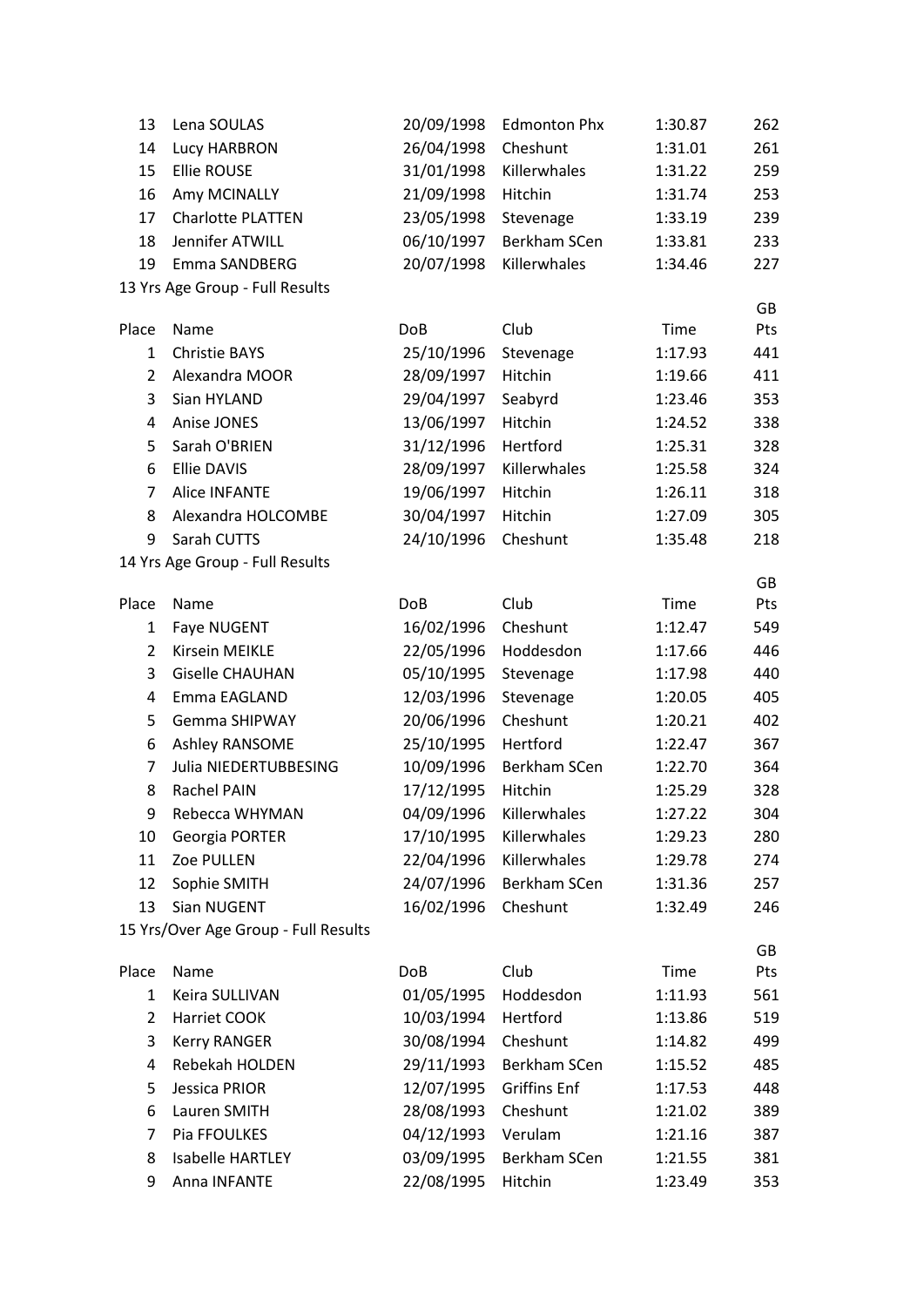| 10 Nicole PULLEN  | 05/07/1994 Killerwhales | 1:25.11    | 330  |
|-------------------|-------------------------|------------|------|
| 11 Rebecca HAGGER | 20/07/1995 Killerwhales | 1:27.85    | 296. |
| Rebecca GREEN     | 20/05/1995 Killerwhales | <b>DNC</b> |      |

EVENT 16 Boys 12 Yrs/Over 100m Backstroke

|                |                                 |            |                     |            | GB  |
|----------------|---------------------------------|------------|---------------------|------------|-----|
| Place          | Name                            | <b>DoB</b> | Club                | Time       | Pts |
| 1              | <b>Elliot BERTRAM</b>           | 05/12/1997 | <b>Edmonton Phx</b> | 1:14.17    | 339 |
| 2              | Leone CRICK                     | 04/02/1998 | Putteridge          | 1:20.57    | 253 |
| $\overline{2}$ | Patrick TARRY                   | 24/04/1998 | Hertford            | 1:20.57    | 253 |
| 4              | Sam PATERSON                    | 06/04/1998 | Putteridge          | 1:22.40    | 232 |
| 5              | Alex MOSS                       | 28/10/1997 | Cheshunt            | 1:23.48    | 221 |
| 6              | <b>Jack RYAN</b>                | 16/07/1998 | <b>Edmonton Phx</b> | 1:25.90    | 198 |
| 7              | Daniel GRIMWADE                 | 07/12/1997 | Seabyrd             | 1:26.12    | 196 |
| 8              | <b>Hamish MACCAIG</b>           | 28/01/1998 | Berkham SCen        | 1:28.37    | 177 |
| 9              | Daniel ROBINSON                 | 01/07/1998 | Killerwhales        | 1:28.72    | 174 |
| 10             | Liam EAGLAND                    | 12/05/1998 | Stevenage           | 1:31.13    | 156 |
| 11             | Nathan GREY                     | 04/04/1998 | Killerwhales        | 1:31.73    | 152 |
| 12             | <b>Job ALEXANDER</b>            | 29/12/1997 | Verulam             | 1:34.30    | 135 |
| 13             | Owen PIPER                      | 23/08/1998 | Cheshunt            | 1:40.87    | 100 |
| 14             | <b>Owen RANDALL</b>             | 02/09/1998 | Cheshunt            | 1:46.17    | 78  |
|                | 13 Yrs Age Group - Full Results |            |                     |            |     |
|                |                                 |            |                     |            | GB  |
| Place          | Name                            | <b>DoB</b> | Club                | Time       | Pts |
| 1              | Nico CAMPBELL                   | 21/06/1997 | Cheshunt            | 1:08.12    | 446 |
| 2              | <b>Matthew ALEXANDER</b>        | 06/02/1997 | Killerwhales        | 1:13.79    | 345 |
| 3              | Charlie FOX                     | 22/07/1997 | Killerwhales        | 1:15.45    | 319 |
| $\overline{4}$ | Joshua ANDREWS                  | 15/02/1997 | Hitchin             | 1:19.27    | 268 |
| 5              | <b>William NOBLE</b>            | 13/07/1997 | Hitchin             | 1:19.31    | 268 |
| 6              | <b>Callum CHIVERS</b>           | 20/03/1997 | Hitchin             | 1:20.91    | 249 |
| 7              | Jordan JORDANOU                 | 13/08/1997 | <b>Griffins Enf</b> | 1:21.32    | 244 |
| 8              | <b>Thomas STAKOSCH</b>          | 23/05/1997 | Berkham SCen        | 1:21.91    | 238 |
| 9              | James YILDIZ                    | 04/05/1997 | Seabyrd             | 1:24.34    | 213 |
| 10             | <b>Conor BATEMAN</b>            | 14/06/1997 | Seabyrd             | 1:24.77    | 209 |
| 11             | <b>Ryan RANGER</b>              | 22/08/1997 | Cheshunt            | 1:25.04    | 206 |
| 12             | Charlie WRAY                    | 26/09/1997 | <b>Bushey</b>       | 1:27.85    | 181 |
| 13             | Ranishka KUMARAGE               | 13/10/1996 | Hemel Hemp          | 1:28.05    | 180 |
|                | Dimitri SIFONIOS                | 27/05/1997 | <b>Griffins Enf</b> | <b>DNC</b> |     |
|                | 14 Yrs Age Group - Full Results |            |                     |            |     |
|                |                                 |            |                     |            | GB  |
| Place          | Name                            | <b>DoB</b> | Club                | Time       | Pts |
| $\mathbf{1}$   | Luke AMES                       | 04/10/1995 | Hitchin             | 1:13.38    | 351 |
| 2              | <b>Adrian NICOL</b>             | 04/10/1995 | <b>Griffins Enf</b> | 1:14.40    | 335 |
| 3              | <b>Jake MARSHALL</b>            | 26/07/1996 | Killerwhales        | 1:14.73    | 330 |
| 4              | <b>Alex MERCHAN</b>             | 12/09/1996 | Killerwhales        | 1:16.06    | 311 |
| 5              | Aiden ROBINSON                  | 01/05/1996 | Killerwhales        | 1:17.63    | 289 |
| 6              | Sam DITCHFIELD                  | 12/11/1995 | Hertford            | 1:18.22    | 281 |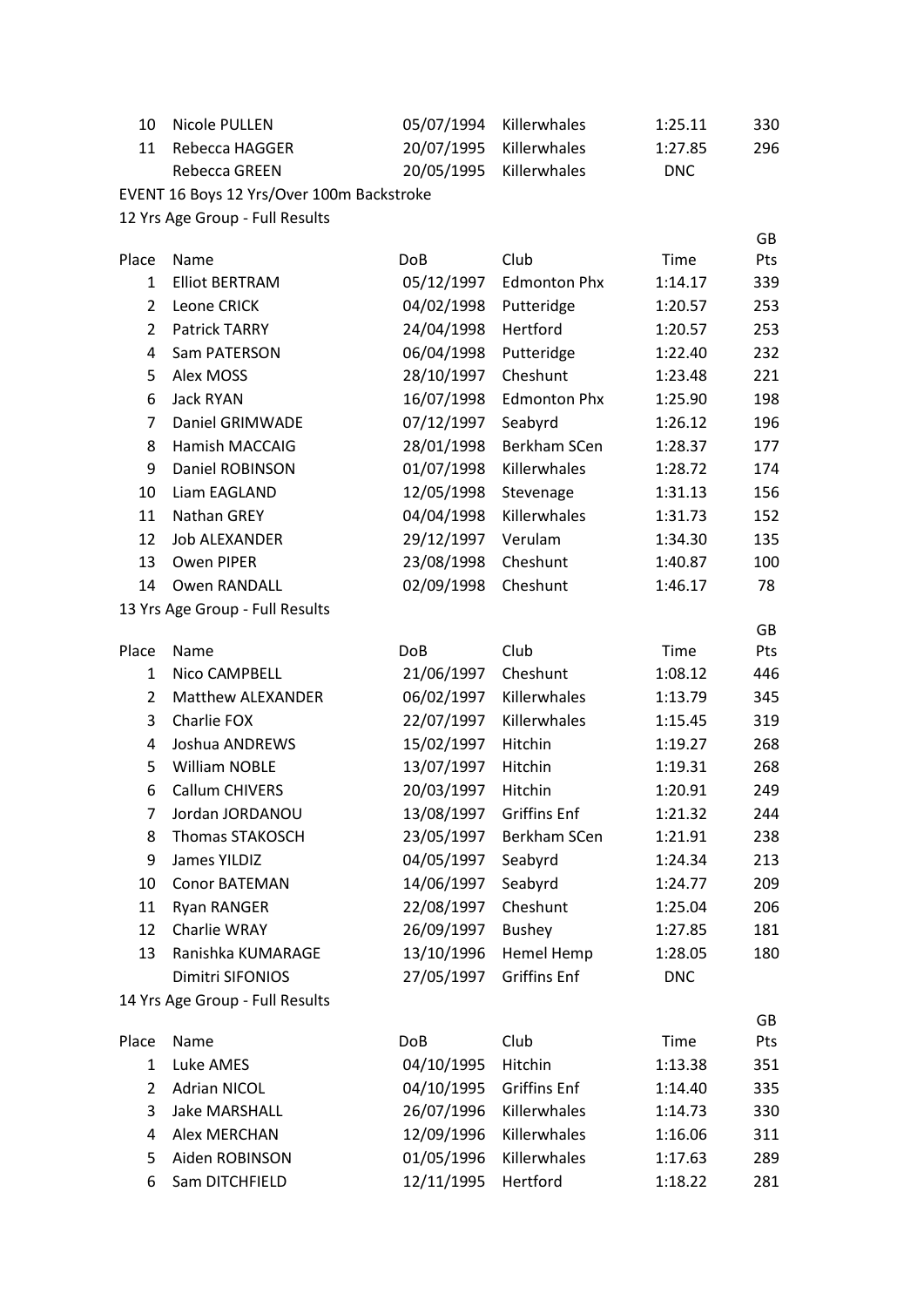| 7              | Jason TREW                                   | 10/11/1995      | Cheshunt            | 1:18.23    | 281       |
|----------------|----------------------------------------------|-----------------|---------------------|------------|-----------|
| 8              | Elijah EAVES-BUNCE                           | 28/09/1996      | Verulam             | 1:24.18    | 214       |
| 9              | <b>Terry LOVELL</b>                          | 19/09/1996      | <b>Griffins Enf</b> | 1:31.19    | 156       |
|                | Antony ASLAM                                 | 05/06/1996      | <b>Griffins Enf</b> | <b>DNC</b> |           |
|                | 15 Yrs/Over Age Group - Full Results         |                 |                     |            |           |
|                |                                              |                 |                     |            | GB        |
| Place          | Name                                         | Do <sub>B</sub> | Club                | Time       | Pts       |
| $\mathbf{1}$   | Daniel BUCKLEY                               | 01/05/1994      | Stevenage           | 1:04.09    | 537       |
| $\overline{2}$ | Matthew COSTELLO                             | 16/03/1994      | Stevenage           | 1:09.45    | 420       |
| 3              | <b>Fraser CHIVERS</b>                        | 07/08/1994      | Hitchin             | 1:10.26    | 405       |
| 4              | Lewis CHILDS                                 | 08/06/1993      | Verulam             | 1:12.66    | 363       |
| 5              | <b>Ben ELLAFI</b>                            | 14/12/1994      | Seabyrd             | 1:15.40    | 320       |
| 6              | <b>Anton CHIVERS</b>                         | 26/06/1995      | <b>Griffins Enf</b> | 1:17.37    | 293       |
| 7              | <b>Joe PHIPPS</b>                            | 22/12/1992      | Cheshunt            | 1:18.33    | 280       |
| 8              | Alexander TREW                               | 29/09/1992      | Cheshunt            | 1:23.18    | 224       |
| 9              | <b>Graham TATE</b>                           | 26/10/1994      | Cheshunt            | 1:25.45    | 202       |
| 10             | Adam BRAND                                   | 28/01/1995      | Killerwhales        | 1:29.66    | 167       |
|                | EVENT 17 Girls 11 Yrs/Under 50m Breaststroke |                 |                     |            |           |
|                | 09 Yrs Age Group - Full Results              |                 |                     |            |           |
| Place          | Name                                         | <b>DoB</b>      | Club                | Time       | GB<br>Pts |
| $\mathbf{1}$   | <b>Meghan BYRNE</b>                          | 16/11/2000      | <b>Edmonton Phx</b> | 46.22      | 290       |
| $\overline{2}$ | Alyssa KNIGHTLEY                             | 15/07/2001      | Seabyrd             | 52.94      | 173       |
| 3              | Zoe KEARNS                                   | 17/02/2001      | Killerwhales        | 53.2       | 170       |
| 4              | Lucie DAVIS                                  | 12/10/2000      | Killerwhales        | 53.31      | 168       |
| 5              | <b>Bailey WILKES</b>                         | 27/09/2001      | Putteridge          | 53.39      | 167       |
| 6              | Caitlin MCCABE                               | 09/10/2000      | <b>Edmonton Phx</b> | 54.5       | 154       |
| $\overline{7}$ | Keely KENNEDY                                | 27/12/2000      | Killerwhales        | 55.16      | 146       |
| 8              | <b>Melanie METCALF</b>                       | 27/10/2000      | Verulam             | 56.84      | 128       |
| 9              | Sheila STEIN                                 | 02/11/2000      | Killerwhales        | 57.53      | 122       |
| 10             | <b>Lily TIERNAN</b>                          | 06/09/2001      | <b>Edmonton Phx</b> | 57.95      | 118       |
| 11             | <b>Lucy BRETT</b>                            | 04/03/2001      | Hitchin             | 1:01.45    | 90        |
| 12             | Megan POPE                                   | 25/06/2001      | Cheshunt            | 1:02.31    | 84        |
| 13             | Natasha GRIMWADE                             | 24/10/2000      | Seabyrd             | 1:03.69    | 76        |
| 14             | Emma HAYNES                                  | 01/07/2001      | Seabyrd             | 1:05.77    | 64        |
| 15             | <b>Ellie ANDREWS</b>                         | 24/02/2001      | Hitchin             | 1:08.06    | 54        |
|                | Frankie HUNT                                 | 11/08/2001      | Hertford            | <b>DNC</b> |           |
|                | Chloe HOWE                                   | 24/03/2001      | <b>Edmonton Phx</b> | <b>DNC</b> |           |
|                | <b>Isabel NABIL</b>                          | 24/08/2001      | Cheshunt            | DQ SA-1L   |           |
|                | <b>Francesca PLATTEN</b>                     | 08/08/2001      | Stevenage           | DQ SL-1L   |           |
|                | Chloe WHITING                                | 09/09/2001      | Seabyrd             | DQ T-1L    |           |
|                | 10 Yrs Age Group - Full Results              |                 |                     |            |           |
|                |                                              |                 |                     |            | GB        |
| Place          | Name                                         | <b>DoB</b>      | Club                | Time       | Pts       |
| $\mathbf{1}$   | Samantha PERRY                               | 17/05/2000      | Stevenage           | 44.46      | 332       |
| $\overline{2}$ | Laura COPPING                                | 26/04/2000      | Stevenage           | 45.8       | 299       |
| 3              | Renae DAWES                                  | 30/11/1999      | Killerwhales        | 46.78      | 278       |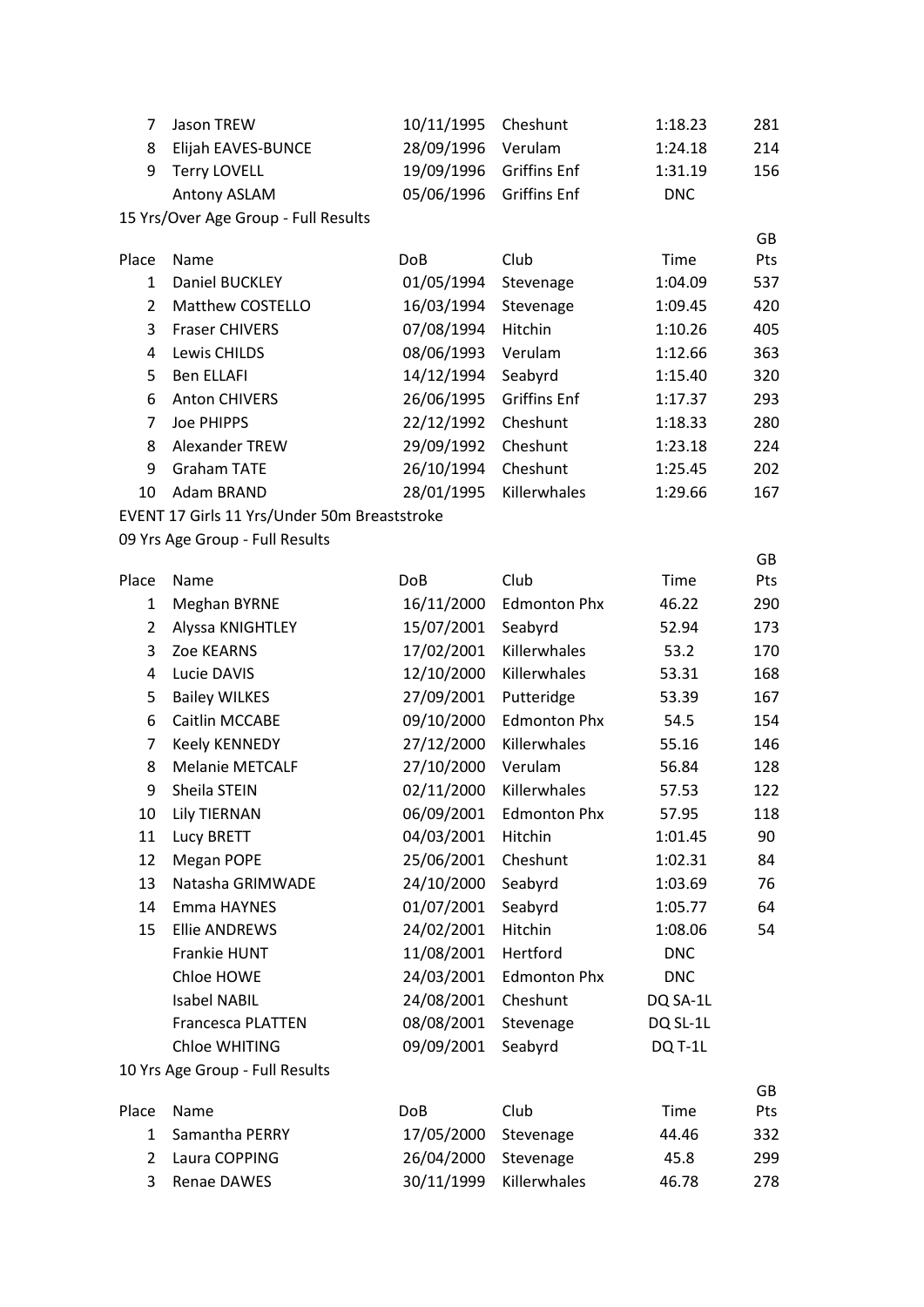| 4                   | Rebecca ABRAHAMS                  | 05/09/2000               | Stevenage           | 48.2           | 249        |
|---------------------|-----------------------------------|--------------------------|---------------------|----------------|------------|
| 5                   | <b>Bryony EVANS</b>               | 04/11/1999               | Cheshunt            | 48.53          | 243        |
| 6                   | Elena BACCAS                      | 19/05/2000               | Verulam             | 50.38          | 211        |
| $\overline{7}$      | Olivia PAWSON                     | 26/11/1999               | Cheshunt            | 51.15          | 199        |
| 8                   | Jessica FARROW                    | 08/05/2000               | Stevenage           | 51.24          | 197        |
| 9                   | <b>Ellena NELLIS</b>              | 16/05/2000               | Hitchin             | 52.22          | 183        |
| 10                  | Georgia ROBINSON                  | 16/03/2000               | Killerwhales        | 52.94          | 173        |
| 11                  | Shannon STOTT                     | 29/08/2000               | Hatfield            | 53.05          | 172        |
| 12                  | Amber SHINE                       | 10/08/2000               | Cheshunt            | 53.45          | 166        |
| 13                  | <b>Emily AUCKLAND</b>             | 25/04/2000               | Seabyrd             | 53.48          | 166        |
| 14                  | Phoebe SPICER                     | 29/01/2000               | Hoddesdon           | 55.03          | 147        |
| 15                  | <b>Brianna CUMMINS</b>            | 04/02/2000               | Killerwhales        | 55.71          | 140        |
| 16                  | <b>Maisie GRIFFIN</b>             | 24/11/1999               | Cheshunt            | 57.82          | 119        |
| 17                  | <b>Megan Olivia SHARKEY</b>       | 29/03/2000               | Hertford            | 58.51          | 113        |
| 18                  | Jodie PIPER                       | 06/11/1999               | Cheshunt            | 58.85          | 110        |
| 19                  | Daniella SEVERINO                 | 01/08/2000               | Seabyrd             | 1:05.91        | 64         |
|                     | Amy SULLIVAN                      | 23/06/2000               | <b>Edmonton Phx</b> | <b>DNC</b>     |            |
|                     | <b>Maisie BATES</b>               | 02/02/2000               | Killerwhales        | <b>DNC</b>     |            |
|                     | 11 Yrs Age Group - Full Results   |                          |                     |                |            |
|                     |                                   |                          |                     |                | GB         |
| Place               | Name                              | <b>DoB</b>               | Club                | Time           | Pts        |
| $\mathbf{1}$        | Carly BAYS                        | 09/09/1999               | Stevenage           | 43.84          | 348        |
| $\overline{2}$      | Gabrielle O'BRIEN                 | 11/11/1998               | Hertford            | 44.94          | 320        |
| 3                   | <b>Elizabeth WITHERS</b>          | 19/05/1999               | Hertford            | 46.47          | 284        |
| 4                   | <b>Briony HAGGER</b>              | 13/01/1999               | Killerwhales        | 46.68          | 280        |
| 5                   | Lara EYRE                         | 24/03/1999               | <b>Edmonton Phx</b> | 48.08          | 251        |
| 6<br>$\overline{7}$ | Maddie WEBBER                     | 16/12/1998               | Killerwhales        | 48.15          | 250        |
|                     | Fiona WILLIAMS                    | 12/10/1998               | Hitchin<br>Hertford | 48.86          | 237        |
| 8<br>9              | Emily O'BRIEN<br>Lucy FITZSIMMONS | 06/08/1999<br>30/07/1999 | Hertford            | 51.06<br>51.23 | 200<br>197 |
|                     | <b>Megan PALMER</b>               | 25/07/1999               | Killerwhales        | 51.51          | 193        |
| 10<br>11            | Canan UZUNHASAN                   | 01/02/1999               | Cheshunt            | 51.62          | 192        |
| 12                  | <b>Felicity ABBOTT</b>            | 25/03/1999               | Killerwhales        | 51.98          | 186        |
| 13                  | <b>Taryn FRASER</b>               | 10/07/1999               | <b>Bushey</b>       | 52.38          | 181        |
| 14                  | Demi WINTON                       | 09/08/1999               | Seabyrd             | 52.43          | 180        |
| 15                  | <b>Rosie FERRIS</b>               | 06/08/1999               | Seabyrd             | 53.23          | 169        |
| 16                  | <b>Tegan WOLLASTON</b>            | 16/09/1999               | Cheshunt            | 54.57          |            |
| 17                  | Ella ALDRIDGE                     | 24/07/1999               | Hitchin             | 55.52          | 153<br>142 |
| 18                  | Kaylyn MAHER                      | 04/09/1999               | Killerwhales        | 57.12          | 126        |
| 19                  | Olivia GREY                       | 21/07/1999               | Killerwhales        | 1:04.55        | 71         |
|                     | Abbie HILL                        | 17/10/1998               | Killerwhales        | <b>DNC</b>     |            |
|                     | $4.4$ Max $h$ Level               |                          |                     |                |            |

EVENT 18 Boys 11 Yrs/Under 50m Breaststroke

|                   |                   |      |       | GB  |
|-------------------|-------------------|------|-------|-----|
| Place Name        | DoB               | Club | Time  | Pts |
| 1 Oliver TAVERNER | 24/04/2001 Bushey |      | 47.65 | 160 |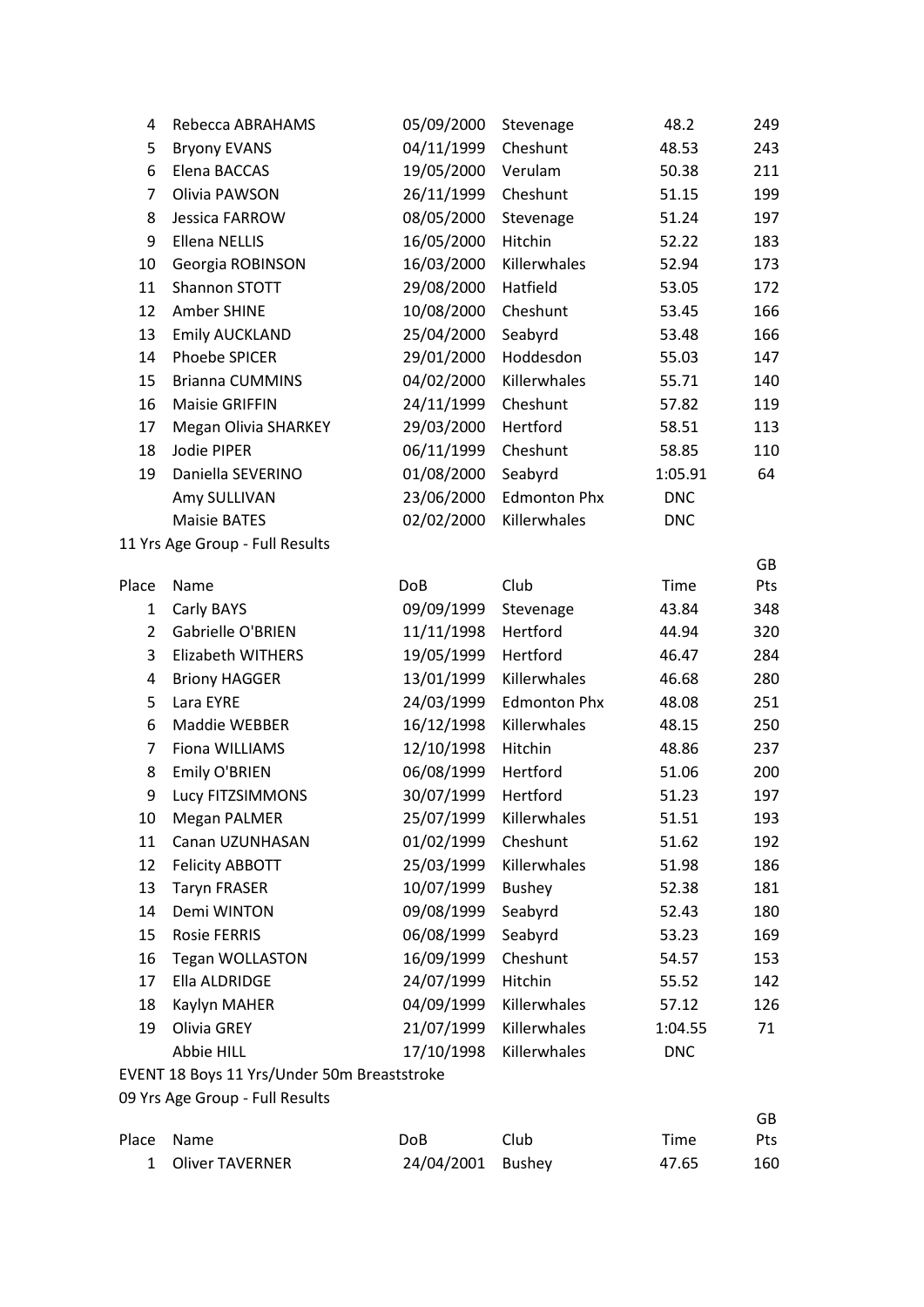| $\overline{2}$ | Samuel MCCONNELL                | 03/01/2001 | Verulam             | 50.89   | 121       |
|----------------|---------------------------------|------------|---------------------|---------|-----------|
| 3              | Charlie ROUSE                   | 22/12/2000 | Killerwhales        | 54.28   | 90        |
| 4              | Callum DODDS                    | 06/10/2000 | <b>Edmonton Phx</b> | 55.55   | 81        |
| 5              | Jay SHIPWAY                     | 21/04/2001 | Cheshunt            | 58.27   | 63        |
| 6              | Callum WOLLASTON                | 27/09/2001 | Cheshunt            | 59.44   | 57        |
| $\overline{7}$ | <b>Thomas KASOULIS</b>          | 08/09/2001 | Hertford            | 59.49   | 57        |
| 8              | Luke RAWLINSON                  | 08/10/2000 | Hertford            | 59.81   | 55        |
| 9              | Oskar SOULAS                    | 18/04/2001 | <b>Edmonton Phx</b> | 1:03.72 | 39        |
| 10             | Kyle WRIGHT                     | 27/10/2000 | Cheshunt            | 1:04.72 | 36        |
| 11             | Luke BROWN                      | 29/03/2001 | Hertford            | 1:11.43 | 20        |
|                | 10 Yrs Age Group - Full Results |            |                     |         |           |
|                |                                 |            |                     |         | GB        |
| Place          | Name                            | DoB        | Club                | Time    | Pts       |
| $\mathbf{1}$   | Thushira KUMARAGE               | 08/04/2000 | <b>Hemel Hemp</b>   | 43.72   | 225       |
| $\overline{2}$ | Daniel WESTON                   | 15/07/2000 | Killerwhales        | 48.45   | 149       |
| 3              | <b>Luke TURLEY</b>              | 24/03/2000 | Stevenage           | 49.32   | 139       |
| 4              | <b>Samson ALEXANDER</b>         | 29/12/1999 | Verulam             | 51.96   | 110       |
| 5              | Sean ROSS-GARDNER               | 12/11/1999 | Hertford            | 53.33   | 98        |
| 6              | <b>Jack RYAN</b>                | 07/07/2000 | Stevenage           | 53.37   | 97        |
| $\overline{7}$ | Anthony SMITH                   | 30/09/2000 | Hatfield            | 55.33   | 82        |
| 8              | Harry JONES                     | 02/02/2000 | Hitchin             | 56.01   | 77        |
| 9              | James CUTTS                     | 31/12/1999 | Cheshunt            | 1:05.46 | 34        |
|                | 11 Yrs Age Group - Full Results |            |                     |         |           |
| Place          | Name                            | <b>DoB</b> | Club                | Time    | GB<br>Pts |
| $\mathbf{1}$   | George O'MALLEY                 | 28/10/1998 | <b>Bushey</b>       | 45.76   | 189       |
| $\overline{2}$ | Thomas WESTON                   | 21/03/1999 | Killerwhales        | 45.86   | 187       |
| 3              | Joseph COOK                     | 23/11/1998 | Hertford            | 46.79   | 173       |
| 4              | Ryan JARVIS                     | 23/03/1999 | Stevenage           | 46.98   | 170       |
| 5              | Lewis POPE                      | 22/04/1999 | Cheshunt            | 47.37   | 164       |
|                | Dylan COX                       | 06/12/1998 | Hitchin             | 49.19   | 140       |
| 6<br>7         | Harry FOX                       | 19/03/1999 | Killerwhales        | 49.26   | 139       |
|                | Charlie ILLING                  |            | Killerwhales        |         |           |
| 8              | Jonathan COX                    | 06/02/1999 |                     | 50.38   | 126       |
| 9              |                                 | 03/11/1998 | Killerwhales        | 50.46   | 125       |
| 10             | Louis SMITH                     | 04/09/1999 | Cheshunt            | 50.5    | 125       |
| 11             | Luke SUGDEN                     | 15/09/1999 | Stevenage           | 51.31   | 116       |
| 12             | Daniel VINCENT                  | 01/08/1999 | Cheshunt            | 51.64   | 113       |
| 13             | Callum MCCABE                   | 25/04/1999 | <b>Edmonton Phx</b> | 53.23   | 99        |
| 14             | Mehdi NECHED                    | 19/04/1999 | <b>Edmonton Phx</b> | 53.45   | 97        |
| 15             | Jonathan AKERMAN                | 29/09/1999 | Killerwhales        | 53.81   | 94        |
| 16             | Nicholas TREW                   | 14/03/1999 | Cheshunt            | 54.85   | 86        |
| 17             | Jarred FREEMAN                  | 25/03/1999 | Seabyrd             | 55.25   | 83        |
| 18             | <b>Samuel MARSHALL</b>          | 21/05/1999 | Killerwhales        | 55.75   | 79        |
| 19             | Jack TOWNEND                    | 04/02/1999 | Hertford            | 57.19   | 70        |
| 20             | <b>Bradley PALMER</b>           | 25/07/1999 | Killerwhales        | 1:06.67 | 30        |

EVENT 19 Girls 12 Yrs/Over 100m Freestyle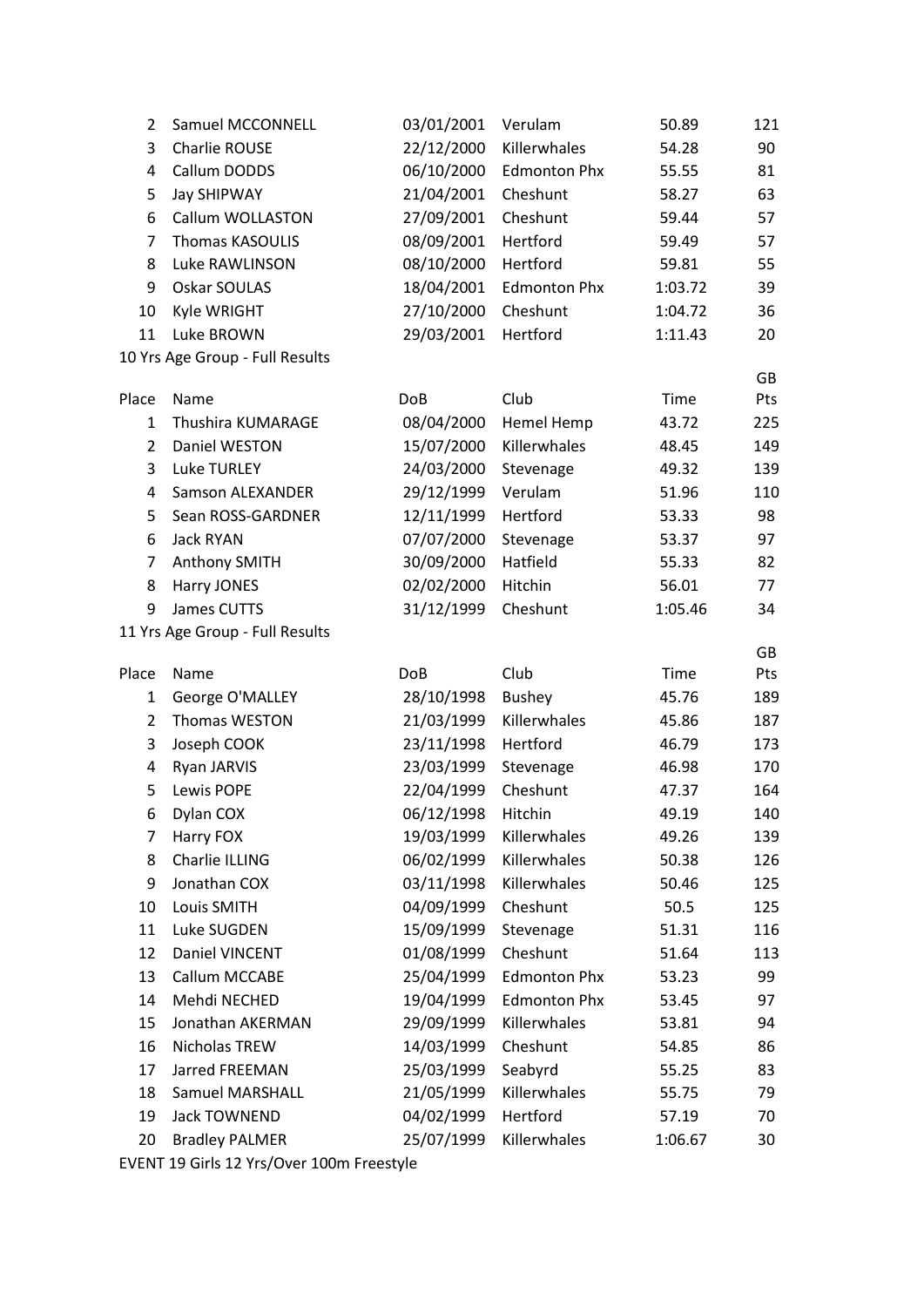12 Yrs Age Group - Full Results

|                |                                 |            |                     |            | GB  |
|----------------|---------------------------------|------------|---------------------|------------|-----|
| Place          | Name                            | <b>DoB</b> | Club                | Time       | Pts |
| 1              | Georgia MASON                   | 31/07/1998 | Hitchin             | 1:08.32    | 497 |
| $\overline{2}$ | Lisa MURPHY                     | 26/05/1998 | Killerwhales        | 1:10.30    | 455 |
| 3              | <b>Bethany BAXTER</b>           | 19/02/1998 | Hertford            | 1:10.60    | 449 |
| 4              | Julianne SULLIVAN               | 18/10/1997 | Hoddesdon           | 1:11.05    | 441 |
| 5              | Rebecca FREESTONE               | 25/06/1998 | Hoddesdon           | 1:12.80    | 408 |
| 6              | Tate HENOCQ                     | 10/11/1997 | Stevenage           | 1:13.73    | 392 |
| $\overline{7}$ | Olivia HAZELL                   | 20/03/1998 | Stevenage           | 1:15.21    | 367 |
| 8              | Rebecca SCOTT                   | 12/08/1998 | Hitchin             | 1:15.78    | 358 |
| 9              | Sophie RAWLINSON                | 08/11/1997 | Hertford            | 1:16.04    | 354 |
| 10             | Jennifer ATWILL                 | 06/10/1997 | Berkham SCen        | 1:16.39    | 348 |
| 11             | Megan PAIN                      | 03/05/1998 | Hitchin             | 1:16.43    | 348 |
| 12             | <b>Charlotte FAWCETT</b>        | 19/07/1998 | Stevenage           | 1:16.47    | 347 |
| 13             | Lena SOULAS                     | 20/09/1998 | <b>Edmonton Phx</b> | 1:17.73    | 328 |
| 14             | <b>Chloe CORNHILL</b>           | 01/10/1998 | Killerwhales        | 1:18.03    | 324 |
| 15             | Jeanine STEPHENSON              | 07/02/1998 | Hertford            | 1:18.67    | 315 |
| 16             | Katherine BROWN                 | 12/08/1998 | Berkham SCen        | 1:19.37    | 306 |
| 17             | Anna CUNNINGHAM                 | 06/11/1997 | <b>Griffins Enf</b> | 1:20.00    | 297 |
| 17             | Lucy HARBRON                    | 26/04/1998 | Cheshunt            | 1:20.00    | 297 |
| 19             | <b>Charlotte PLATTEN</b>        | 23/05/1998 | Stevenage           | 1:20.48    | 291 |
| 20             | <b>Ellie ROUSE</b>              | 31/01/1998 | Killerwhales        | 1:21.57    | 277 |
| 21             | Amy MCINALLY                    | 21/09/1998 | Hitchin             | 1:22.08    | 271 |
| 22             | Wade EVANS                      | 28/01/1998 | Cheshunt            | 1:22.17    | 270 |
| 23             | Millie DONOVAN                  | 09/09/1998 | Cheshunt            | 1:23.57    | 254 |
| 24             | Emma SANDBERG                   | 20/07/1998 | Killerwhales        | 1:27.41    | 215 |
| 25             | Emma BOLTON                     | 07/09/1998 | Cheshunt            | 1:34.54    | 157 |
|                | Jennifer KEANE                  | 29/05/1998 | <b>Griffins Enf</b> | <b>DNC</b> |     |
|                | Leanne POTTER                   | 07/09/1998 | <b>Edmonton Phx</b> | <b>DNC</b> |     |
|                | Lucy SULLIVAN                   | 23/08/1998 | <b>Edmonton Phx</b> | <b>DNC</b> |     |
|                | <b>Kerry LANDER</b>             | 26/01/1998 | Stevenage           | <b>DNC</b> |     |
|                | 13 Yrs Age Group - Full Results |            |                     |            |     |
|                |                                 |            |                     |            | GB  |
| Place          | Name                            | <b>DoB</b> | Club                | Time       | Pts |
| 1              | <b>Christie BAYS</b>            | 25/10/1996 | Stevenage           | 1:05.12    | 572 |
| $\overline{2}$ | Alexandra HOLCOMBE              | 30/04/1997 | Hitchin             | 1:06.93    | 528 |
| 3              | Sophie DURBRIDGE                | 08/01/1997 | Berkham SCen        | 1:09.49    | 472 |
| 4              | Danielle MURPHY                 | 02/04/1997 | Hitchin             | 1:09.55    | 471 |
| 5              | Anise JONES                     | 13/06/1997 | Hitchin             | 1:09.93    | 463 |
| 6              | Sarah O'BRIEN                   | 31/12/1996 | Hertford            | 1:12.49    | 414 |
| 7              | <b>Bethany FITZSIMMONS</b>      | 07/06/1997 | Hertford            | 1:12.68    | 410 |
| 8              | Jessica SCOTT                   | 04/11/1996 | Hitchin             | 1:12.86    | 407 |
| 9              | Alexandra MOOR                  | 28/09/1997 | Hitchin             | 1:14.50    | 379 |
| 10             | <b>Alice INFANTE</b>            | 19/06/1997 | Hitchin             | 1:14.77    | 374 |

Imogen MEAD 14/12/1996 Hertford 1:15.00 370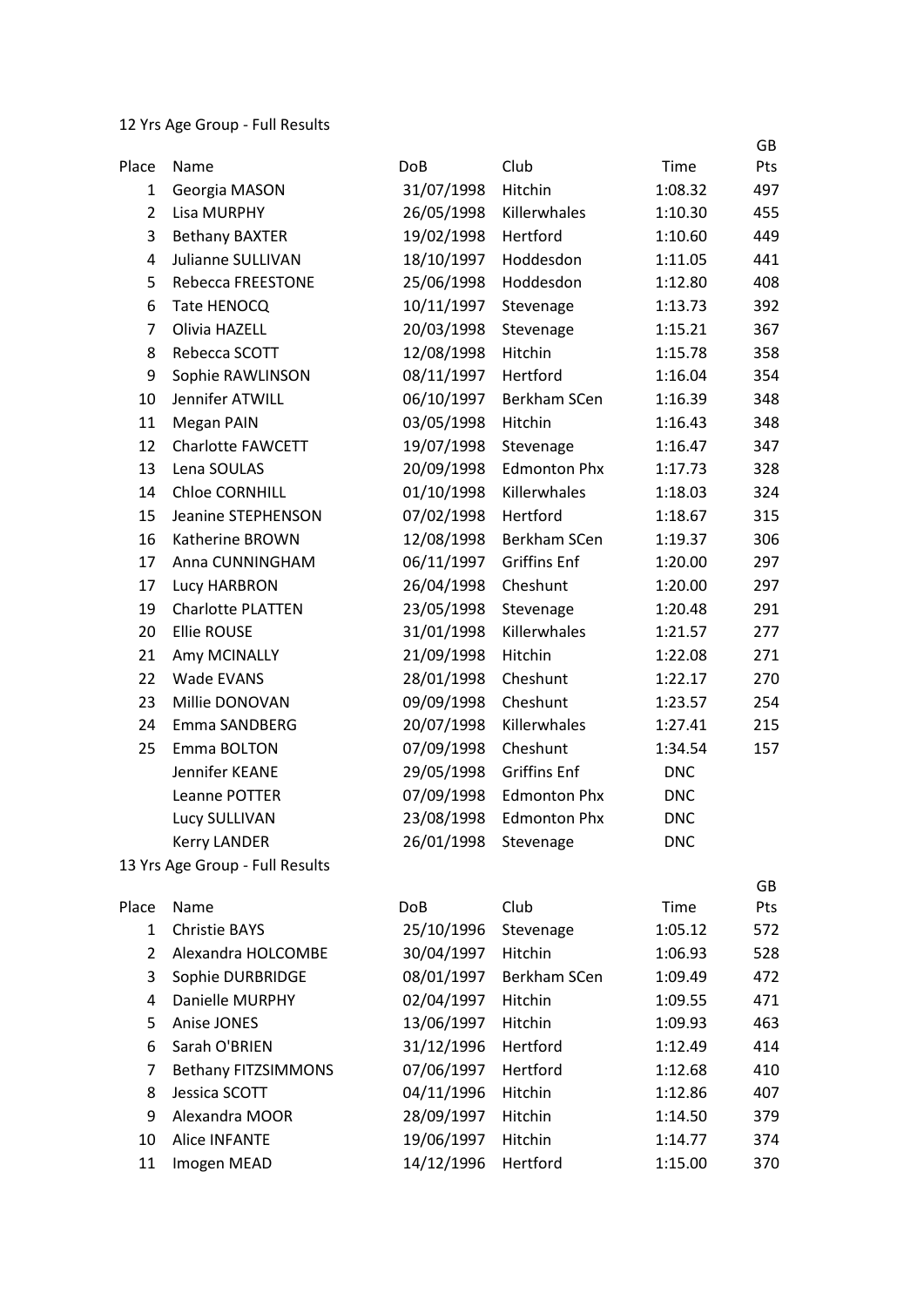| 12             | Sian HYLAND                              | 29/04/1997 | Seabyrd             | 1:15.12    | 368 |
|----------------|------------------------------------------|------------|---------------------|------------|-----|
| 13             | Ellie DAVIS                              | 28/09/1997 | Killerwhales        | 1:16.86    | 341 |
| 14             | Sarah CUTTS                              | 24/10/1996 | Cheshunt            | 1:19.97    | 298 |
| 15             | <b>Brittany NELMES</b>                   | 13/03/1997 | Verulam             | 1:23.87    | 251 |
|                | Emma LEWIS                               | 28/03/1997 | Hertford            | <b>DNC</b> |     |
|                | 14 Yrs Age Group - Full Results          |            |                     |            |     |
|                |                                          |            |                     |            | GB  |
| Place          | Name                                     | <b>DoB</b> | Club                | Time       | Pts |
| 1              | Faye NUGENT                              | 16/02/1996 | Cheshunt            | 1:05.20    | 570 |
| $\overline{2}$ | Ashley RANSOME                           | 25/10/1995 | Hertford            | 1:06.33    | 542 |
| 3              | Emma EAGLAND                             | 12/03/1996 | Stevenage           | 1:07.98    | 504 |
| 4              | Kirsein MEIKLE                           | 22/05/1996 | Hoddesdon           | 1:09.22    | 478 |
| 5              | <b>Giselle CHAUHAN</b>                   | 05/10/1995 | Stevenage           | 1:10.01    | 461 |
| 6              | Zoe HAGUE                                | 29/04/1996 | Hitchin             | 1:10.86    | 444 |
| $\overline{7}$ | <b>Evangeline MILLAR</b>                 | 16/04/1996 | Hertford            | 1:11.59    | 430 |
| 8              | <b>Gemma SHIPWAY</b>                     | 20/06/1996 | Cheshunt            | 1:11.71    | 428 |
| 9              | Georgia HAZELL                           | 10/07/1996 | Hitchin             | 1:12.31    | 417 |
| 10             | Julia NIEDERTUBBESING                    | 10/09/1996 | Berkham SCen        | 1:13.57    | 394 |
| 11             | Rebecca WHYMAN                           | 04/09/1996 | Killerwhales        | 1:13.90    | 389 |
| 12             | Rachel PAIN                              | 17/12/1995 | Hitchin             | 1:14.03    | 387 |
| 13             | <b>Ellie GEORGE</b>                      | 29/05/1996 | Hoddesdon           | 1:14.28    | 382 |
| 14             | Zoe PULLEN                               | 22/04/1996 | Killerwhales        | 1:14.37    | 381 |
| 15             | Lara NUGENT                              | 16/02/1996 | Cheshunt            | 1:14.85    | 373 |
| 16             | Natasha KAY                              | 25/03/1996 | Cheshunt            | 1:16.82    | 342 |
| 17             | Sophie SMITH                             | 24/07/1996 | Berkham SCen        | 1:17.01    | 339 |
| 18             | Georgia PORTER                           | 17/10/1995 | Killerwhales        | 1:17.50    | 332 |
| 19             | Sian NUGENT                              | 16/02/1996 | Cheshunt            | 1:17.66    | 329 |
| 20             | Georgina RING                            | 18/03/1996 | Seabyrd             | 1:20.40    | 292 |
|                | 15 Yrs/Over Age Group - Full Results     |            |                     |            |     |
|                |                                          |            |                     |            | GB  |
| Place          | Name                                     | <b>DoB</b> | Club                | Time       | Pts |
| 1              | Harriet COOK                             | 10/03/1994 | Hertford            | 1:04.61    | 585 |
| $\overline{2}$ | Keira SULLIVAN                           | 01/05/1995 | Hoddesdon           | 1:04.62    | 585 |
| 3              | Rebecca WELCH                            | 23/06/1995 | Cheshunt            | 1:06.04    | 549 |
| 4              | <b>Kerry RANGER</b>                      | 30/08/1994 | Cheshunt            | 1:06.93    | 528 |
| 5              | Rebekah HOLDEN                           | 29/11/1993 | Berkham SCen        | 1:07.00    | 527 |
| 6              | Pia FFOULKES                             | 04/12/1993 | Verulam             | 1:09.75    | 467 |
| 7              | Jessica PRIOR                            | 12/07/1995 | <b>Griffins Enf</b> | 1:10.15    | 458 |
| 8              | <b>Isabelle HARTLEY</b>                  | 03/09/1995 | Berkham SCen        | 1:11.48    | 432 |
| 9              | <b>Judith STEPHENSON</b>                 | 25/05/1994 | Hertford            | 1:12.84    | 407 |
| 10             | Nicole PULLEN                            | 05/07/1994 | Killerwhales        | 1:13.30    | 399 |
| 11             | Rebecca HAGGER                           | 20/07/1995 | Killerwhales        | 1:16.41    | 348 |
|                | Rebecca GREEN                            | 20/05/1995 | Killerwhales        | <b>DNC</b> |     |
|                | EVENT 20 Boys 12 Yrs/Over 100m Freestyle |            |                     |            |     |
|                | 12 Yrs Age Group - Full Results          |            |                     |            | GB  |
| Place          | Name                                     | <b>DoB</b> | Club                | Time       | Pts |
|                |                                          |            |                     |            |     |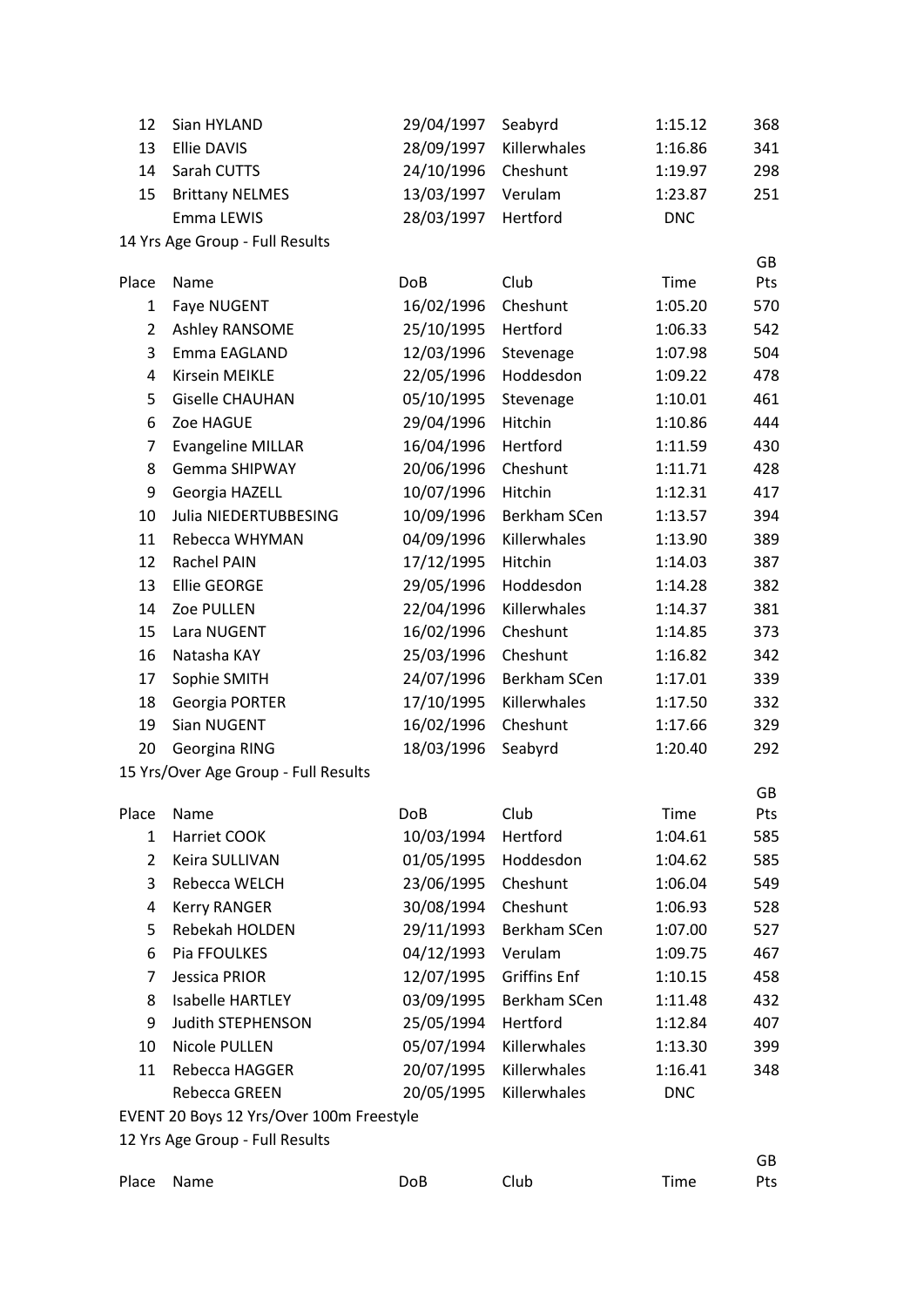| 1                   | <b>Elliot BERTRAM</b>           | 05/12/1997               | <b>Edmonton Phx</b> | 1:01.30         | 478        |
|---------------------|---------------------------------|--------------------------|---------------------|-----------------|------------|
| $\overline{2}$      | Sam PATERSON                    | 06/04/1998               | Putteridge          | 1:07.07         | 359        |
| 3                   | Daniel ROBINSON                 | 01/07/1998               | Killerwhales        | 1:09.51         | 318        |
| 4                   | <b>Ben RANSOME</b>              | 18/02/1998               | Hertford            | 1:09.94         | 312        |
| 5                   | Leone CRICK                     | 04/02/1998               | Putteridge          | 1:10.85         | 298        |
| 6                   | Jack RYAN                       | 16/07/1998               | <b>Edmonton Phx</b> | 1:12.08         | 280        |
| 7                   | Daniel GRIMWADE                 | 07/12/1997               | Seabyrd             | 1:12.45         | 275        |
| 8                   | Nathan GREY                     | 04/04/1998               | Killerwhales        | 1:12.74         | 271        |
| 9                   | <b>Brodie CARESS</b>            | 07/07/1998               | Hertford            | 1:12.84         | 270        |
| 10                  | Patrick TARRY                   | 24/04/1998               | Hertford            | 1:13.76         | 258        |
| 11                  | <b>Hamish MACCAIG</b>           | 28/01/1998               | Berkham SCen        | 1:18.42         | 204        |
| 12                  | Liam EAGLAND                    | 12/05/1998               | Stevenage           | 1:19.89         | 190        |
| 13                  | Benjamin KEELAN                 | 16/09/1998               | <b>Griffins Enf</b> | 1:20.87         | 181        |
| 14                  | Martin RUSSELL-ROGERS           | 04/04/1998               | Hitchin             | 1:23.70         | 157        |
| 15                  | George PENN                     | 07/07/1998               | Hertford            | 1:23.83         | 156        |
| 16                  | <b>Job ALEXANDER</b>            | 29/12/1997               | Verulam             | 1:25.04         | 147        |
| 17                  | Owen PIPER                      | 23/08/1998               | Cheshunt            | 1:29.17         | 120        |
| 18                  | Nathan NABIL                    | 05/02/1998               | Cheshunt            | 1:29.49         | 118        |
| 19                  | <b>Owen RANDALL</b>             | 02/09/1998               | Cheshunt            | 1:29.78         | 116        |
|                     | Alex MOSS                       | 28/10/1997               | Cheshunt            | DQ ST-          |            |
|                     | Luke SHIPWAY                    | 07/06/1998               | Cheshunt            | DQ ST-          |            |
|                     | 13 Yrs Age Group - Full Results |                          |                     |                 |            |
|                     |                                 |                          |                     |                 | GB         |
| Place               | Name                            | <b>DoB</b>               | Club                | Time            | Pts        |
| $\mathbf{1}$        | Jordan JORDANOU                 | 13/08/1997               | <b>Griffins Enf</b> | 1:07.08         | 359        |
| $\overline{2}$      | Matthew ALEXANDER               | 06/02/1997               | Killerwhales        | 1:07.49         | 352        |
| 3                   | James YILDIZ                    | 04/05/1997               | Seabyrd             | 1:08.54         | 334        |
| 4                   | <b>William NOBLE</b>            | 13/07/1997               | Hitchin             | 1:08.96         | 327        |
| 5                   | Joshua ANDREWS                  | 15/02/1997               | Hitchin             | 1:09.94         | 312        |
| 6                   | <b>Conor BATEMAN</b>            | 14/06/1997               | Seabyrd             | 1:13.88         | 256        |
| 7                   | <b>Daniel WITHERS</b>           | 26/02/1997               | Hertford            | 1:13.93         | 256        |
| 8                   | Charlie WRAY                    | 26/09/1997               | <b>Bushey</b>       | 1:13.99         | 255        |
| 9                   | Callum CHIVERS                  | 20/03/1997               | Hitchin             | 1:14.11         | 253        |
| 10                  | Thomas STAKOSCH                 | 23/05/1997               | Berkham SCen        | 1:14.98         | 243        |
| 11                  | <b>Ryan RANGER</b>              | 22/08/1997               | Cheshunt            | 1:15.28         | 239        |
| 12                  | Ranishka KUMARAGE               | 13/10/1996               | Hemel Hemp          | 1:17.50         | 214        |
|                     | Dimitri SIFONIOS                | 27/05/1997               | <b>Griffins Enf</b> | <b>DNC</b>      |            |
|                     | James KEANE                     | 27/11/1996               | <b>Griffins Enf</b> | <b>DNC</b>      |            |
|                     | Charlie FOX                     | 22/07/1997               | Killerwhales        | <b>DNC</b>      |            |
|                     | 14 Yrs Age Group - Full Results |                          |                     |                 |            |
|                     |                                 |                          | Club                |                 | GB         |
| Place               | Name<br>Luke AMES               | <b>DoB</b><br>04/10/1995 | Hitchin             | Time<br>1:03.21 | Pts<br>435 |
| 1<br>$\overline{2}$ | Sam OWEN                        | 05/06/1996               | Hitchin             | 1:03.54         | 428        |
| 3                   | Aiden ROBINSON                  | 01/05/1996               | Killerwhales        |                 |            |
|                     |                                 |                          |                     | 1:03.87         | 421        |
| 4                   | <b>Adrian NICOL</b>             | 04/10/1995               | <b>Griffins Enf</b> | 1:04.82         | 402        |